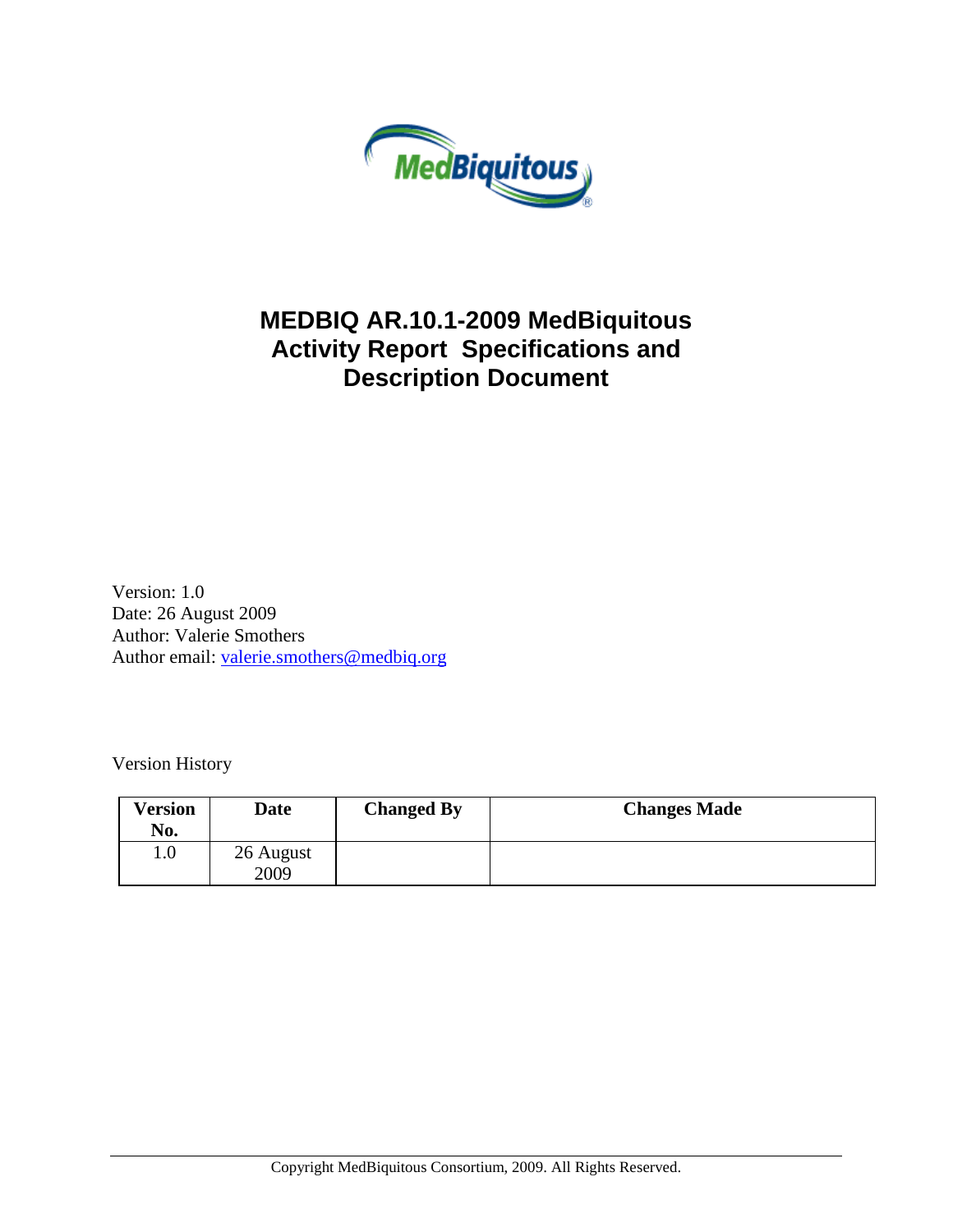## <span id="page-1-0"></span>**MedBiquitous Consortium XML Public License and Terms of Use**

MedBiquitous XML (including schemas, specifications, sample documents, Web services description files, and related items) is provided by the copyright holders under the following license. By obtaining, using, and or copying this work, you (the licensee) agree that you have read, understood, and will comply with the following terms and conditions.

The Consortium hereby grants a perpetual, non-exclusive, non-transferable, license to copy, use, display, perform, modify, make derivative works of, and develop the MedBiquitous XML for any use and without any fee or royalty, provided that you include the following on ALL copies of the MedBiquitous XML or portions thereof, including modifications, that you make.

- 1. Any pre-existing intellectual property disclaimers, notices, or terms and conditions. If none exist, the following notice should be used: "Copyright © [date of XML release] MedBiquitous Consortium. All Rights Reserved. http://www.medbiq.org"
- 2. Notice of any changes or modification to the MedBiquitous XML files.
- 3. Notice that any user is bound by the terms of this license and reference to the full text of this license in a location viewable to users of the redistributed or derivative work.

In the event that the licensee modifies any part of the MedBiquitous XML, it will not then represent to the public, through any act or omission, that the resulting modification is an official specification of the MedBiquitous Consortium unless and until such modification is officially adopted.

THE CONSORTIUM MAKES NO WARRANTIES OR REPRESENTATIONS, EXPRESS OR IMPLIED, WITH RESPECT TO ANY COMPUTER CODE, INCLUDING SCHEMAS, SPECIFICATIONS, SAMPLE DOCUMENTS, WEB SERVICES DESCRIPTION FILES, AND RELATED ITEMS. WITHOUT LIMITING THE FOREGOING, THE CONSORTIUM DISCLAIMS ANY IMPLIED WARRANTIES OF MERCHANTABILITY OR FITNESS FOR A PARTICULAR PURPOSE AND ANY WARRANTY, EXPRESS OR IMPLIED, AGAINST INFRINGEMENT BY THE MEDBIQUITOUS XML OF ANY THIRD PARTY PATENTS, TRADEMARKS, COPYRIGHTS OR OTHER RIGHTS. THE LICENSEE AGREES THAT ALL COMPUTER CODES OR RELATED ITEMS PROVIDED SHALL BE ACCEPTED BY LICENSEE "AS IS". THUS, THE ENTIRE RISK OF NON-PERFORMANCE OF THE MEDBIQUITOUS XML RESTS WITH THE LICENSEE WHO SHALL BEAR ALL COSTS OF ANY SERVICE, REPAIR OR CORRECTION.

IN NO EVENT SHALL THE CONSORTIUM OR ITS MEMBERS BE LIABLE TO THE LICENSEE OR ANY OTHER USER FOR DAMAGES OF ANY NATURE, INCLUDING, WITHOUT LIMITATION, ANY GENERAL, DIRECT, INDIRECT, INCIDENTAL, CONSEQUENTIAL, OR SPECIAL DAMAGES, INCLUDING LOST PROFITS, ARISING OUT OF ANY USE OF MEDBIQUITOUS XML.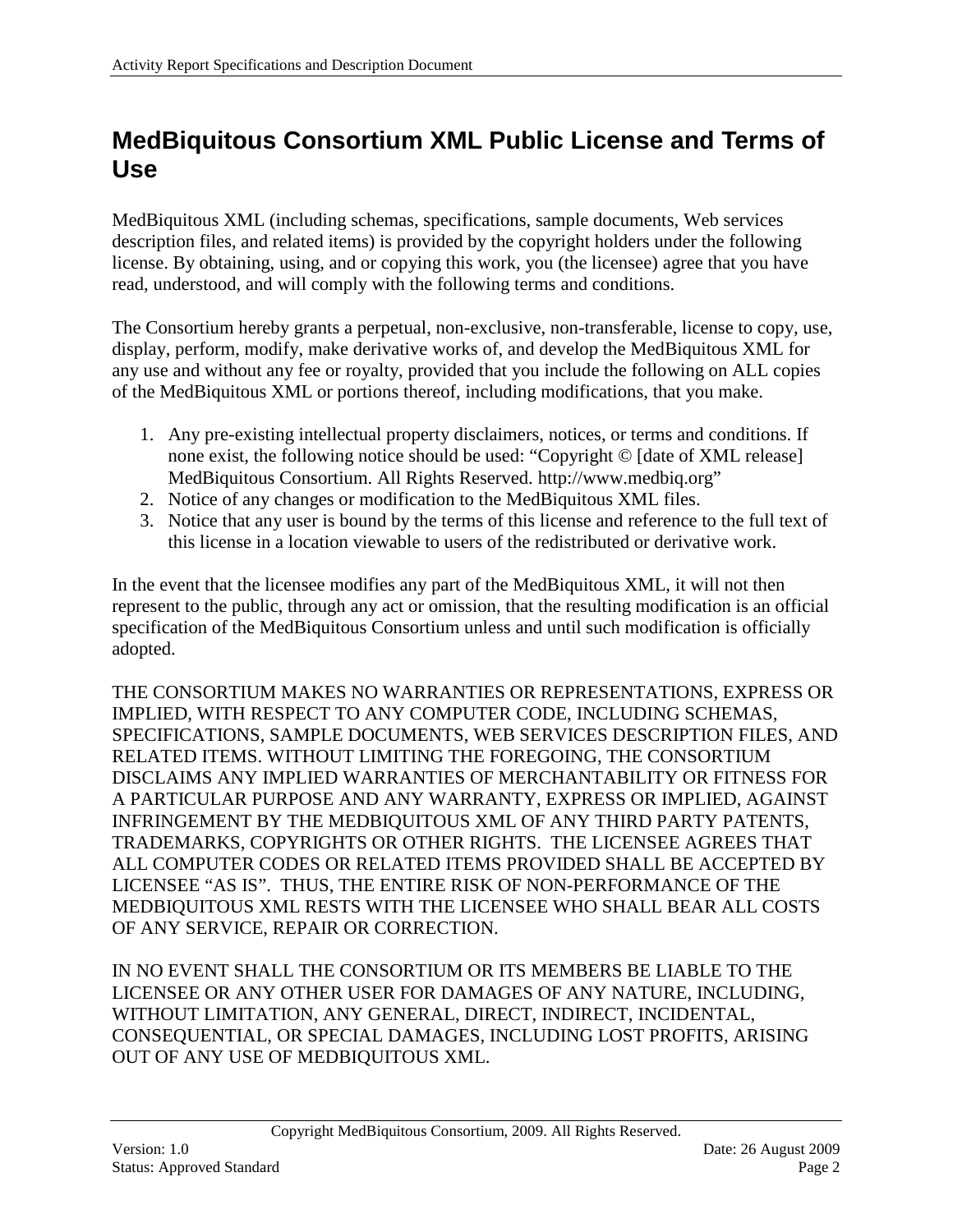LICENSEE SHALL INDEMNIFY THE CONSORTIUM AND EACH OF ITS MEMBERS FROM ANY LOSS, CLAIM, DAMAGE OR LIABILITY (INCLUDING, WITHOUT LIMITATION, PAYMENT OF ATTORNEYS' FEES AND COURT COSTS) ARISING OUT OF MODIFICATION OR USE OF THE MEDBIQUITOUS XML OR ANY RELATED CONTENT OR MATERIAL BY LICENSEE.

LICENSEE SHALL NOT OBTAIN OR ATTEMPT TO OBTAIN ANY PATENTS, COPYRIGHTS OR OTHER PROPRIETARY RIGHTS WITH RESPECT TO THE MEDBIQUITOUS XML.

THIS LICENSE SHALL TERMINATE AUTOMATICALLY IF LICENSEE VIOLATES ANY OF ITS TERMS AND CONDITIONS.

The name and trademarks of the MedBiquitous Consortium and its members may NOT be used in advertising or publicity pertaining to MedBiquitous XML without specific, prior written permission. Title to copyright in MedBiquitous XML and any associated documentation will at all times remain with the copyright holders.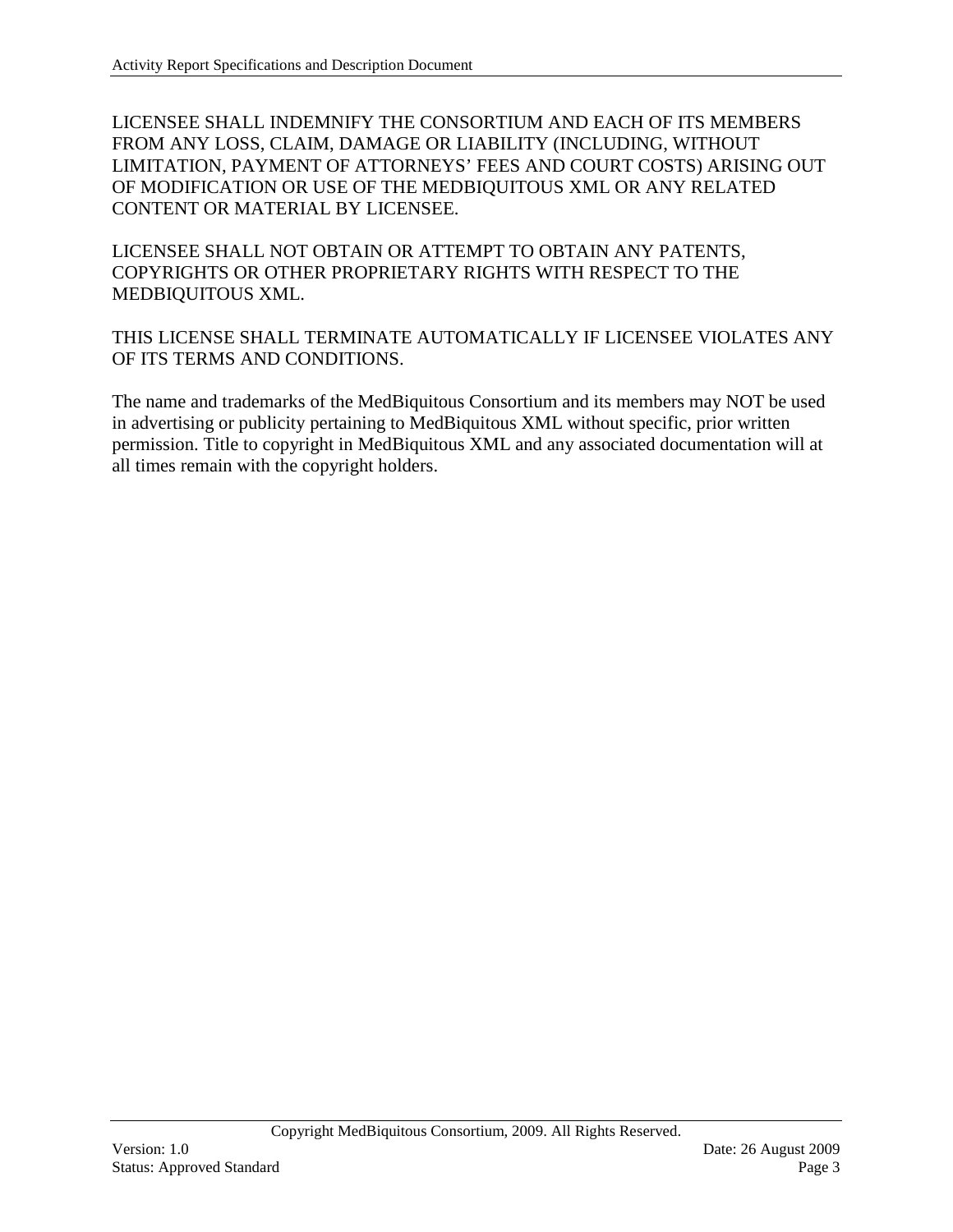# **Table of Contents**

| $\mathbf{1}$   |     |  |
|----------------|-----|--|
| $\overline{2}$ |     |  |
| 3              |     |  |
| $\overline{4}$ |     |  |
|                | 4.1 |  |
|                | 4.2 |  |
|                | 4.3 |  |
|                | 4.4 |  |
| 5              |     |  |
|                | 5.1 |  |
| 6              |     |  |
|                |     |  |
|                |     |  |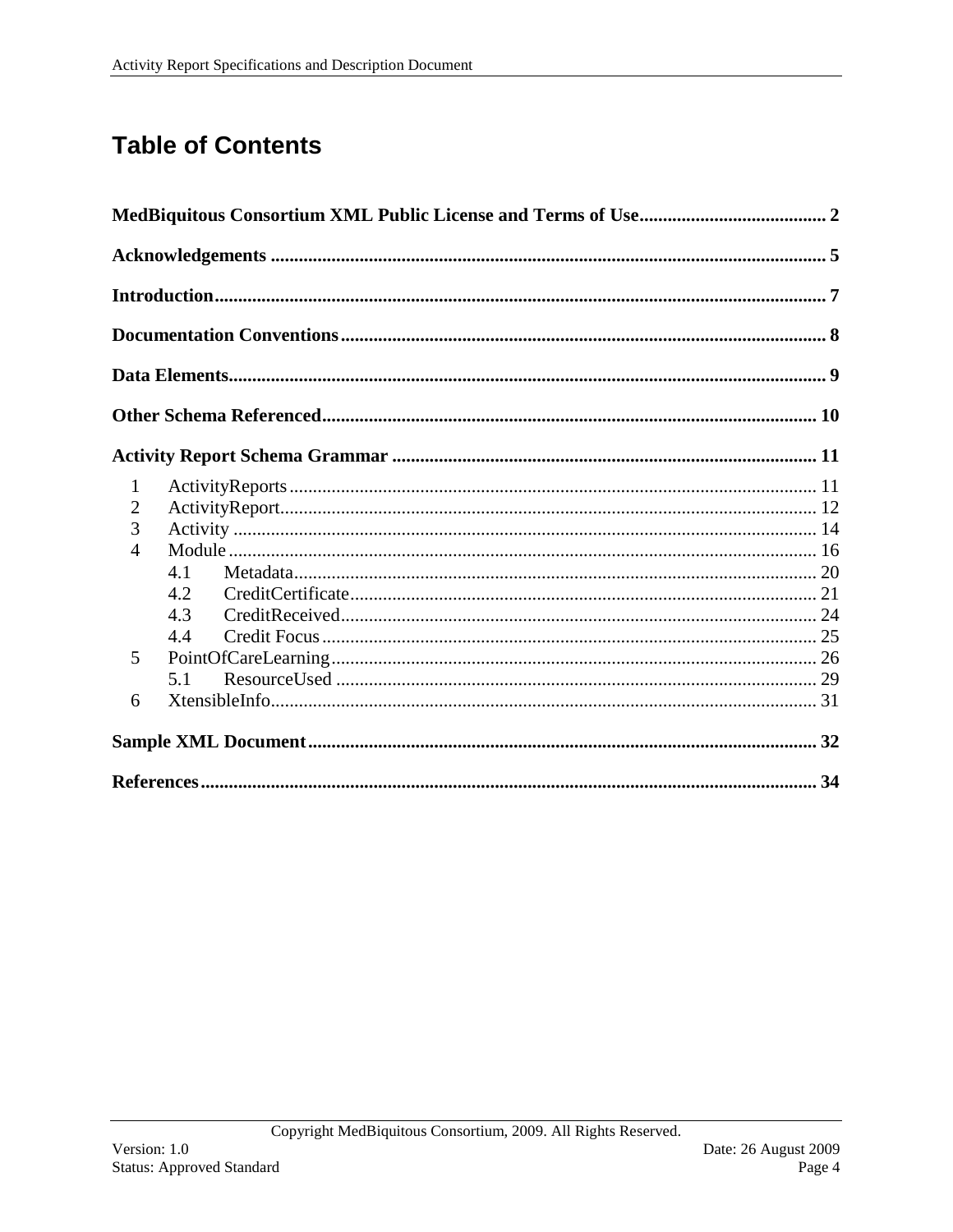## <span id="page-4-0"></span>**Acknowledgements**

The MedBiquitous Consortium wishes to acknowledge the help of the MedBiquitous Consortium Activity Report Working Group and the MedBiquitous Point of Care Learning Working Group members and other individuals that contributed to the creation of this document, including:

- Nick Ackerson, Thomson
- Michelle Adams, American Academy of Dermatology
- Spencer Aden, Healthstream
- Zalman Agus, University of Pennsylvania
- Archana Aida, American Board of Pediatrics
- Dawn Ainger, Genova Technologies
- Mary Pat Aust, American Association of Critical-Care Nurses
- Mary Carol Badat, Radiological Society of North America
- Skip Bartolanzo, American Board of Pediatrics
- Scott Bradbury, American Academy of Pediatrics
- Ron Carovano. METI
- Antony Chan**,** American Academy of Pediatrics
- Nancy Davis, Ph.D., National Institute for Quality Improvement and Education
- Bill Deluise, Blackwell
- Ray Evenrgam, CTSNet
- Scott Foutz, American Academy of Pediatrics
- Tom Godden, Wolters Kluwer
- Cyndi Grimes, Medscape
- Anne Grupe, American Society for Clinical Oncology
- Monica Hanks, American Association of Critical-Care Nurses
- Jeanette Harmon, American Medical Association
- Lorena Hitchens, HighWire Press
- Laird Kelly, RSI Focal Search
- Edward Kennedy, Accreditation Council for Continuing Medical Education
- Irina Laghidze, Moberg Research
- Matt Lewis, Boehringer Ingelheim
- Rachel Makleff, American Thoracic Society
- Laura Martin, American Board of Pediatrics
- Paul Martin, EEDS
- Jacqueline Mayhew, American Heart Association
- J.B. McGee, University of Pittsburgh
- Dick Moberg, Moberg Research
- Spencer Moore, Radiological Society of North America
- Christie Morales, American Heart Association
- Kevin O'Hara, Healthstream
- Jerry Osheroff, Thomson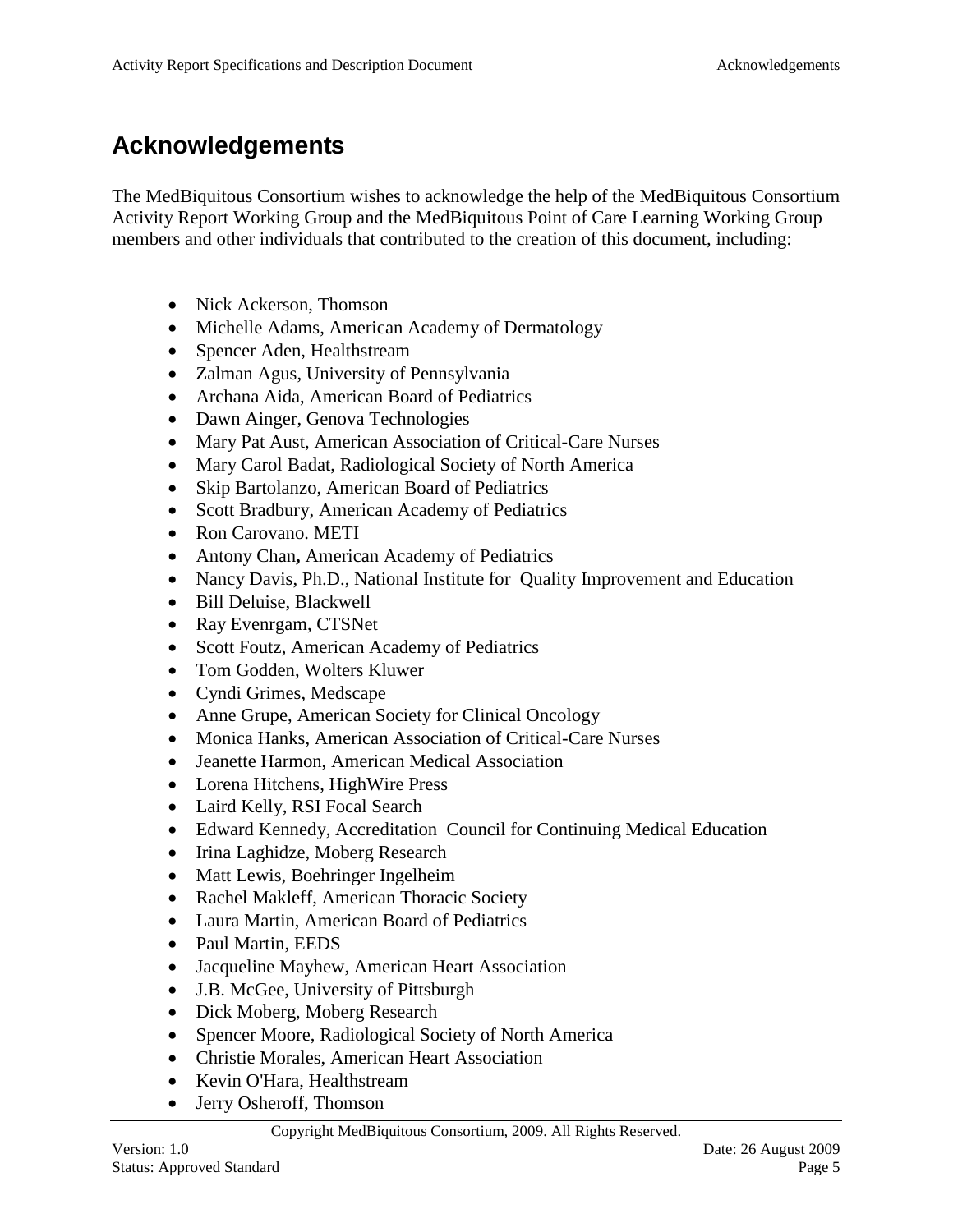- Bryan Pawlak, American Osteopathic Association
- Mellie Pouwels, Radiological Society of North America
- Monica Quiroz, American Medical Association
- Andy Rabin, CECity
- Kelly Reddick, American Board of Pediatrics
- Shelly Rodrigues, California Academy of Family Physicians
- Michael Rowan, LearnSomething
- Deborah Samuel, American Academy of Pediatrics
- Tarang Shah, American Osteopathic Association
- Damon Silver, HighWire Press
- Carl Singer, CECity
- Danette Somers, Wiley
- Robert Stern, MedPage Today
- Todd Tischendorf, CECity
- Toby Vandermark
- Leah Wang, Medscape
- Scott Weber, Med-IQ
- Jabin White, Silverchair, Working Group Chair
- Charles Willis, American Gastroenterological Association
- Walter Wolyniec, Boehringer Ingelheim
- Beverly Wood, American Academy of Pediatrics
- Jake Zarnegar, Silverchair
- Mike Zarski, American Osteopathic Association

Other XML schema were reviewed in the creation of this schema, specifically, the IMS Global Learning Consortium's Learner Information Package.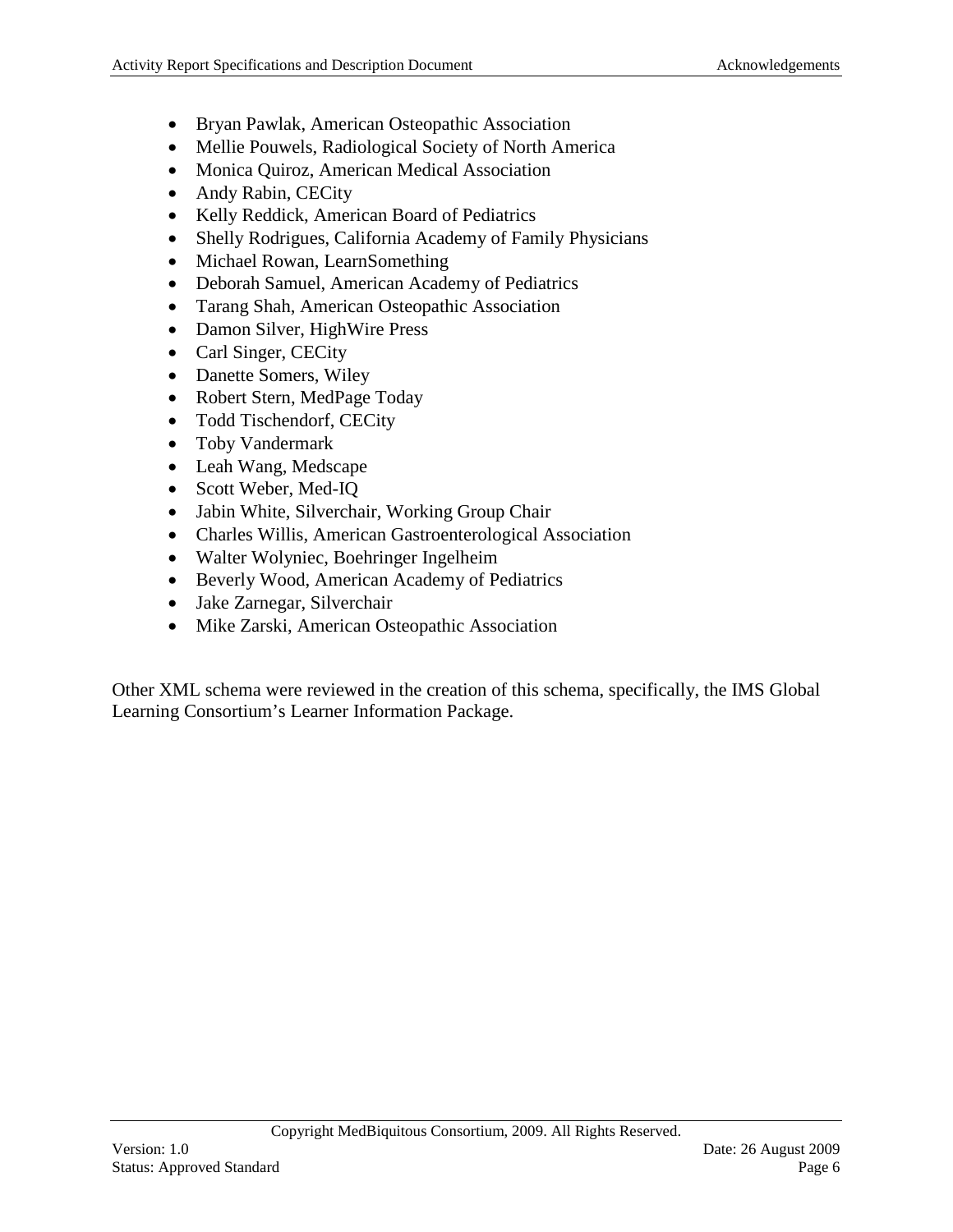## <span id="page-6-0"></span>**Introduction**

This document describes the MedBiquitous Consortium Activity Report XML Schema in detail. It is intended for use by anyone who wants to develop tools or implement electronic systems for tracking the learning and certification activities of physicians and other medical professionals. The status of the document is indicated at the bottom of the page; draft documents are subject to review and approval through the MedBiquitous Consortium Process (see http://www.medbig.org/about\_us/consortium\_process/processdocument.pdf).

The objective of this Activity Report Schema is to provide a data structure that allows one to represent the educational and maintenance of competence activities of physicians and other medical professionals in a standard format. This structure then enables the exchange of activity report information between related business systems and over the Web.

Within professional medicine, there is a need for societies, certifying boards, licensing entities, and other organizations to exchange information about the educational activities of physicians and other medical professionals. Professional societies often serve as the providers of medical education and other resources to enhance the competency of physicians and other medical professionals. Many certifying boards track these educational and competency activities as part of their requirements for maintaining certification. The Activity Report Schema will provide a lingua franca for the structure of this data and facilitate the educational and public service missions of these organizations and others. The schema in no way compromises the confidentiality, integrity, or security of activity data.

The Activity Report also provides a way to represent Point of Care Learning data. The American Academy of Family Physicians (AAFP) defines point of care learning as "practice-based learning that takes place in support of specific patient care." Clinicians are increasingly developing and using point-of –care learning products such as Up-to-Date, InfoRetriever, and Physicians Information and Education Resource (PIER). Other types of evidence-based clinical literature may be used at point of care as well.

In 2005, the American Medical Association (AMA) Physician's Recognition Award (PRA) and Credit System and the American Academy of Family Physicians (AAFP) Credit System began to award Continuing Medical Education (CME) credit for Internet Point of Care learning. In order to claim CME credit, the AMA and AAFP require learners to review the clinical question, identify relevant sources, and describe the application of findings to practice. This specification enables the exchange of such data. While credit may be awarded for point-of-care learning activities, this specification is intended for use with a broad scope of point-of-care learning activities regardless of whether or not credit is designated or awarded.

The Activity Report Schema serves as the payload specification for the Activity Report Transmission Web service, which describes the automated transmission of activity reports from one organization to another. This Activity Report Schema forms a portion of MedBiquitous' technology blueprint for medical education and is part of its overall XML framework and software architecture for professional medicine.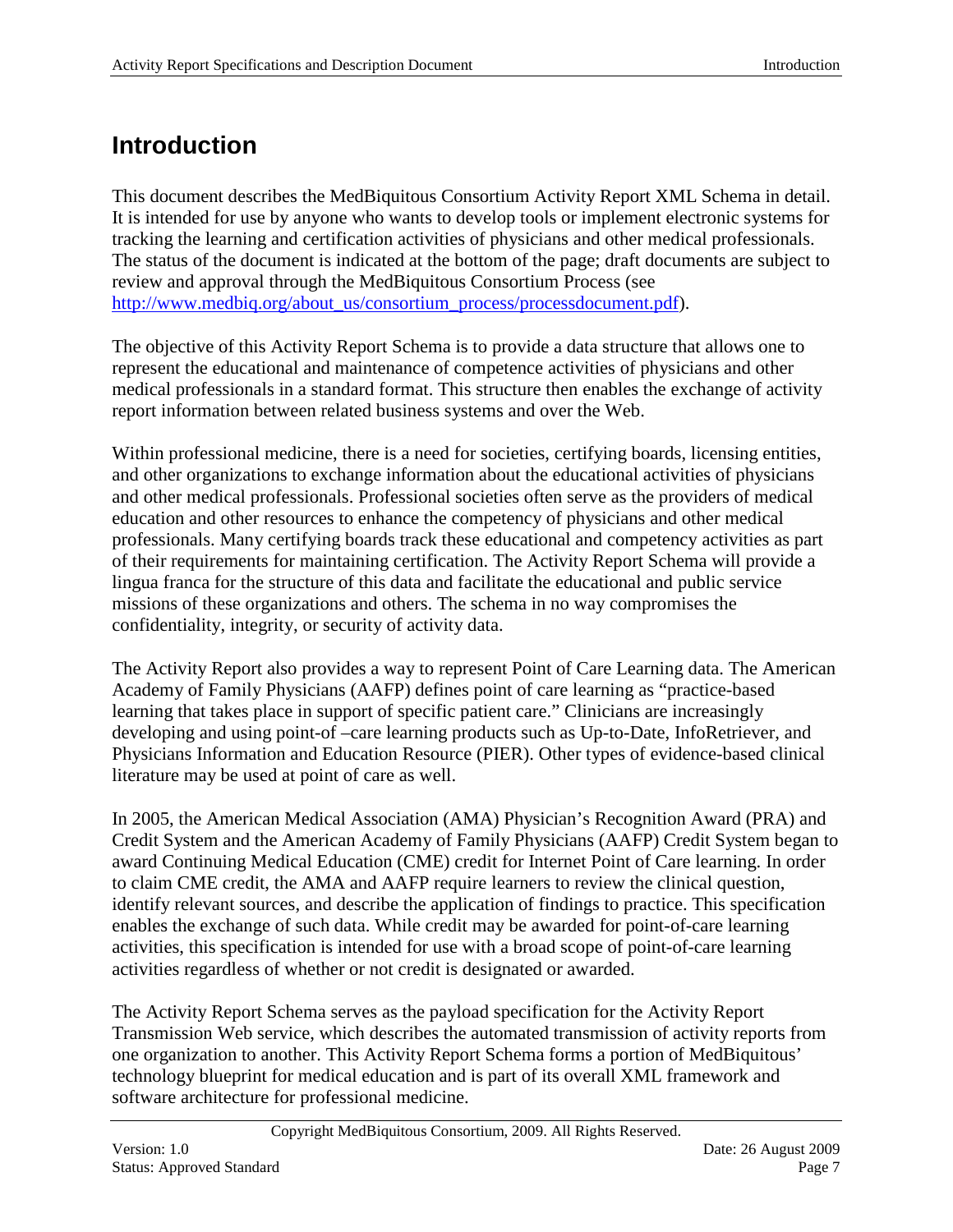# <span id="page-7-0"></span>**Documentation Conventions**

This document uses the following conventions.

| <b>Documentation Conventions</b> |  |
|----------------------------------|--|
|----------------------------------|--|

| <b>Convention</b>             | <b>Description</b>                                                                     |
|-------------------------------|----------------------------------------------------------------------------------------|
| monospaced type               | Sample XML tags, code, schema, or portion<br>thereof                                   |
| <b>BoldText</b>               | When used with an XML tag name, indicates<br>that the element contains sub-elements    |
| <i><b>Italicized Text</b></i> | When used in an XML tag description, an<br>attribute of the XML tag.                   |
| Tag description               | Shading indicated that the tag is further<br>described in a later part of the document |

The following graphical standards are used for the XML diagrams in this document.



*Graphical Standards from TIBCO's Turbo XML, Copyright TIBCO Software Inc.*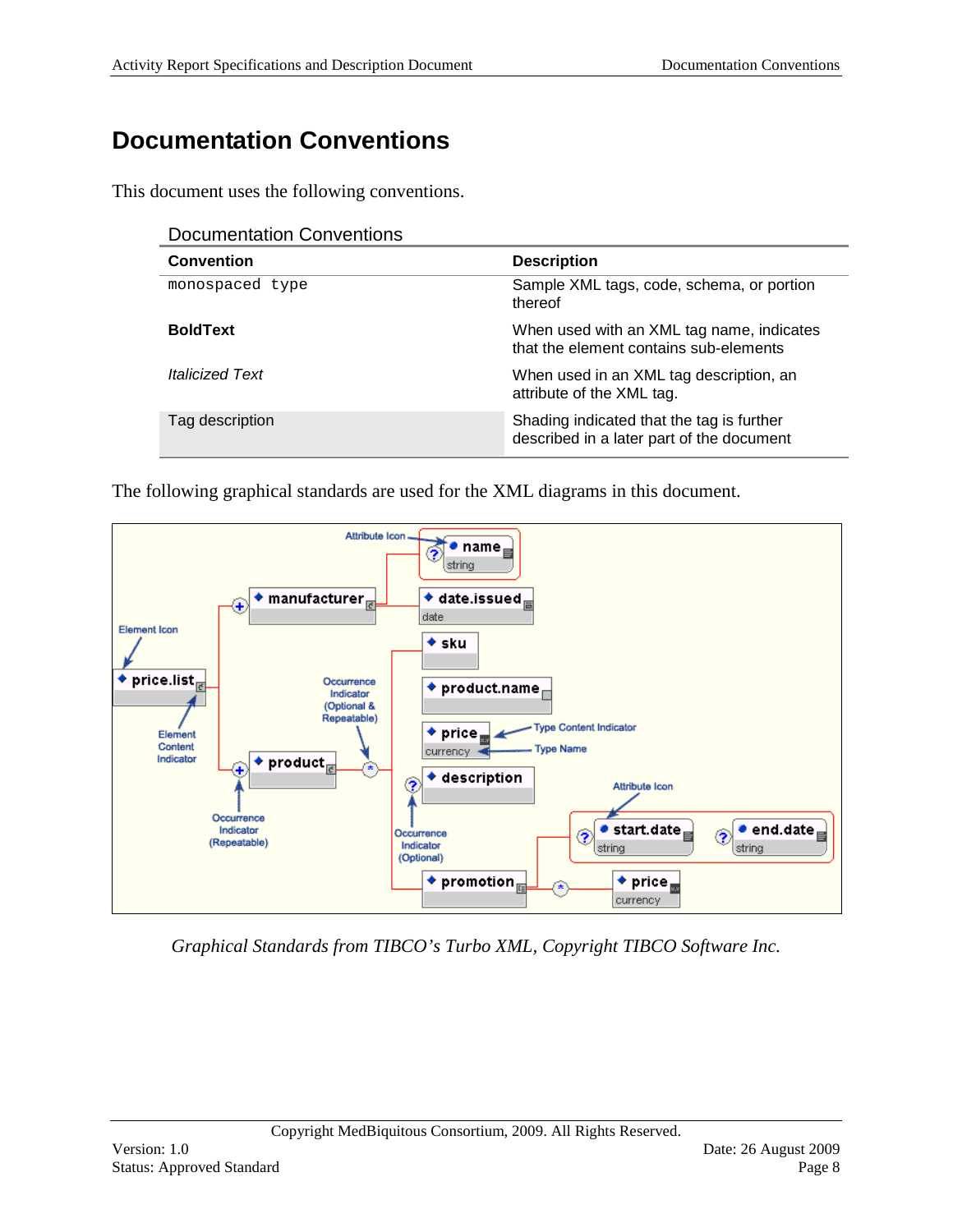## <span id="page-8-0"></span>**Data Elements**

The Activity Report schema includes the following data elements. In some cases, these elements contain subelements.

- 1. ActivityReports
- 2. DateTimeCreated
- 3. ActivityReport
- 4. ReportingOrganization
- 5. Member
- 6. Activity
- 7. XtensibleInfo
- 8. ProviderOrganization
- 9. ActivityName
- 10. Module
- 11. PointOfCareLearningData
- 12. Metadata
- 13. CreditCertificate

The root element is ActivityReports.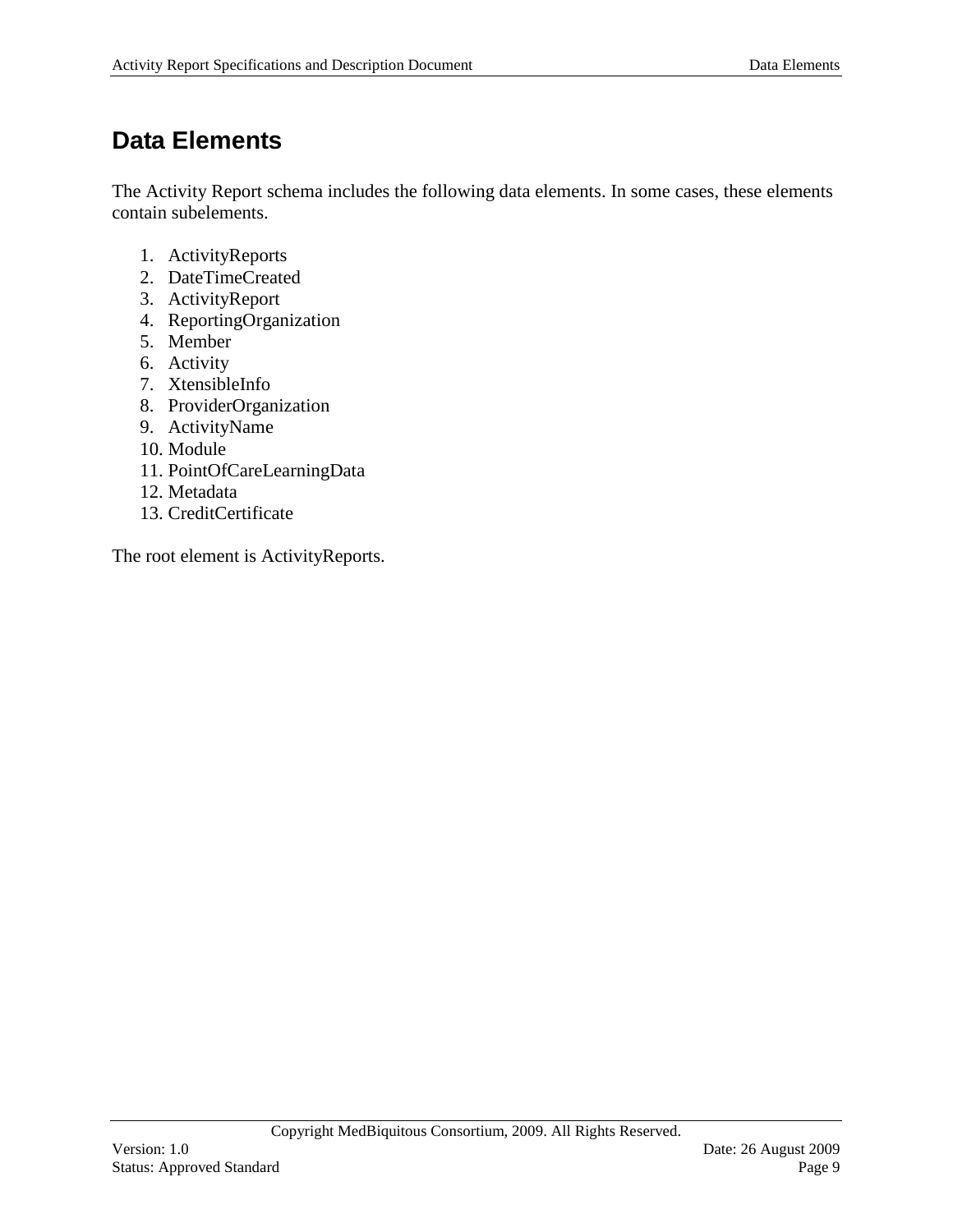## <span id="page-9-0"></span>**Other Schema Referenced**

This Activity Report schema imports and refers to components of the MedBiquitous Professional Profile as described in the MedBiquitous Healthcare Professional Profile Specifications and Description Document and components of the Healthcare Learning Object Metadata (Healthcare LOM) Specifications and Descriptions Document.

The MemberType datatype was imported from the Professional Profile schema, and text describing the Member element and its subelements can be found in the specification document, [http://www.medbiq.org/working\\_groups/professional\\_profile/ProfessionalProfileSpecifications.p](http://www.medbiq.org/working_groups/professional_profile/ProfessionalProfileSpecifications.pdf) [df.](http://www.medbiq.org/working_groups/professional_profile/ProfessionalProfileSpecifications.pdf)

The lom element and credits datatype are imported from Healthcare LOM, and text describing these can be found in the specification document, available for download at: [http://www.medbiq.org/working\\_groups/learning\\_objects/HealthcareLOMSpecification.pdf](http://www.medbiq.org/working_groups/learning_objects/HealthcareLOMSpecification.pdf)

Schemas are available for download from the MedBiquitous XML Repository at [http://www.medbiq.org/repository.](http://www.medbiq.org/repository)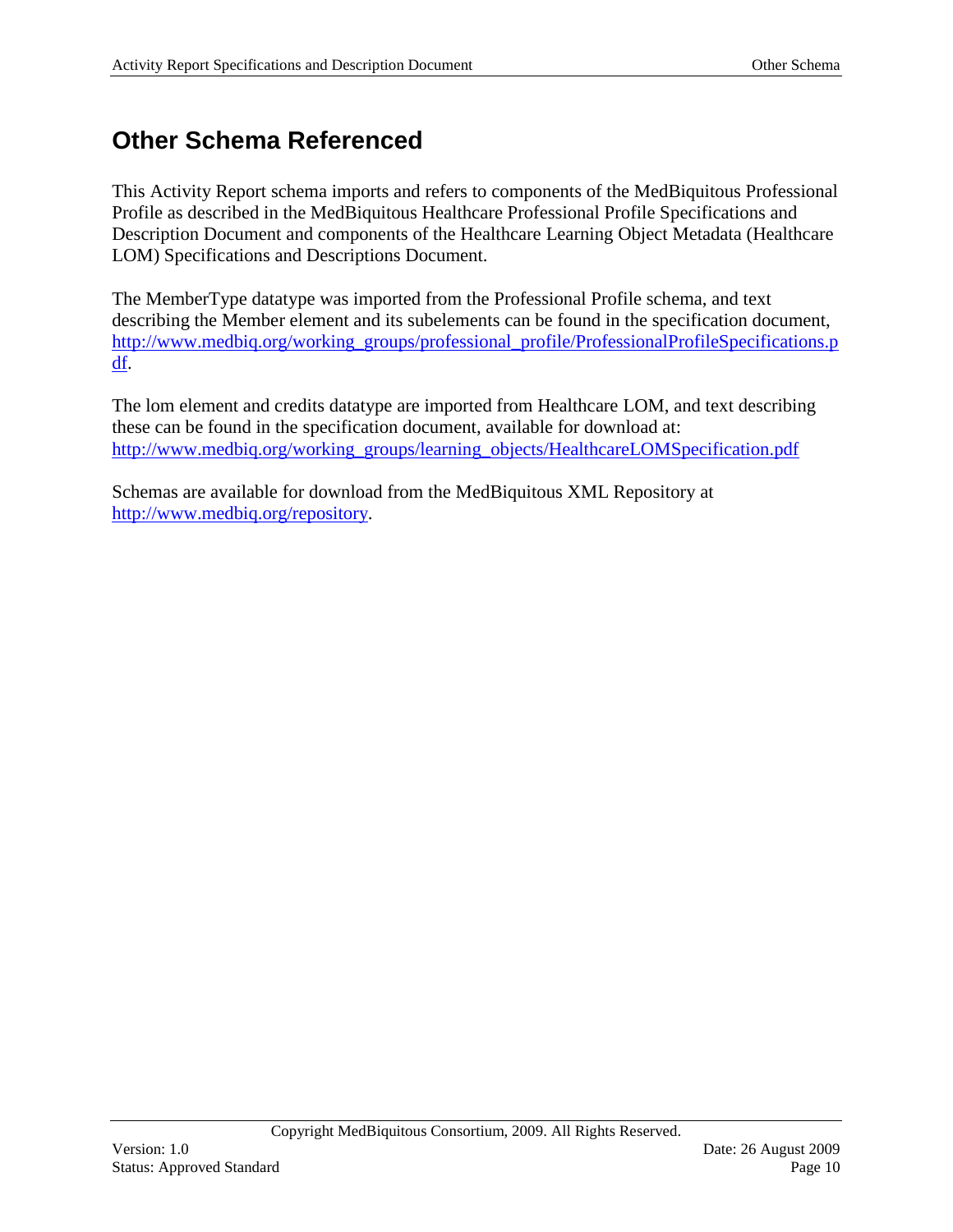## <span id="page-10-0"></span>**Activity Report Schema Grammar**

The following sections explain the Activity Report Schema grammar. Values in bold under XML Tags column indicate that the element has sub-elements.

All the elements having sub-elements will be defined in separate sections. All elements without sub-elements will be defined within the appropriate element sections that use them.

### <span id="page-10-1"></span>*1 ActivityReports*

ActivityReports is the root element. It contains information on registration for, completion of, or expiration of learning activities, maintenance of competence activities, or other relevant activities for one or more healthcare professionals. ActivityReports must occur once within an activity report.



#### Example:

```
<ActivityReports>
   <DateTimeCreated>2004-01-23T09:00:00</DateTimeCreated>
   <ActivityReport>
   ...
   </ActivityReport>
   <ActivityReport>
   ...
   </ActivityReport>
</ActivityReports>
```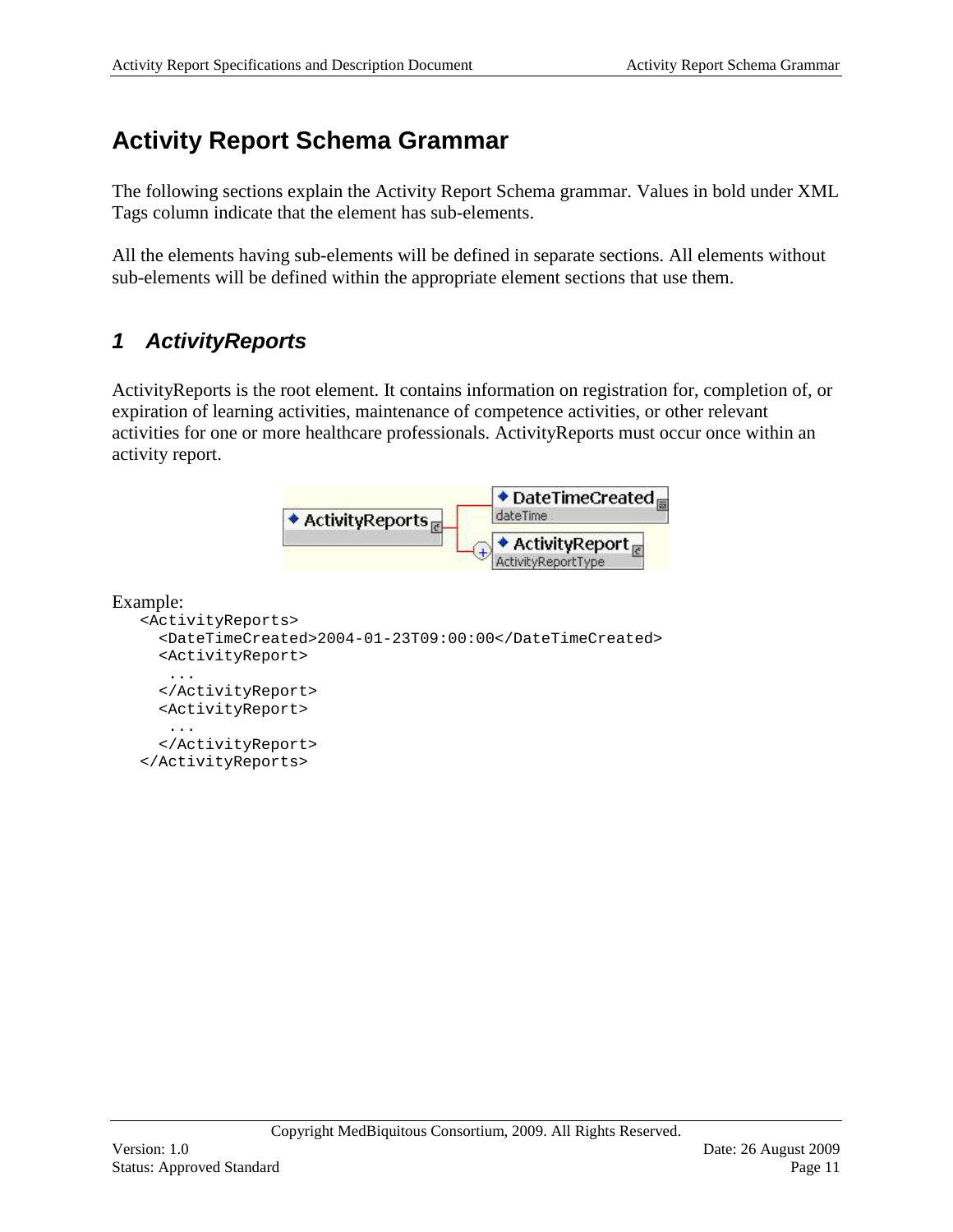| <b>Element</b>         | <b>Description</b>                                                                                                                                                                                                                                                                | <b>Required</b> | <b>Multiplicity</b> | <b>Datatype</b> |
|------------------------|-----------------------------------------------------------------------------------------------------------------------------------------------------------------------------------------------------------------------------------------------------------------------------------|-----------------|---------------------|-----------------|
| <b>ActivityReports</b> | ActivityReports is the<br>root element. It contains<br>information on<br>registration for,<br>completion of, or<br>expiration of learning<br>activities, maintenance<br>of competence activities,<br>or other relevant<br>activities for one or more<br>healthcare professionals. | Required        | 1                   | Container       |
| <b>DateTimeCreated</b> | DateTimeCreated is the<br>seubelement of<br>ActivityReports. It<br>defines the date and<br>time this set of reports<br>was created. For<br>example:                                                                                                                               | Required        | 1                   | dateTime        |
|                        | 2004-01-23T09:00:00                                                                                                                                                                                                                                                               |                 |                     |                 |
|                        | Indicates January 23,<br>2004, 9 AM.                                                                                                                                                                                                                                              |                 |                     |                 |
| <b>ActivityReport</b>  | ActivityReport is the<br>subelement of<br>ActivityReports. It<br>contains subelements<br>that define the activities<br>of a single person. See<br>section ActivityReport for<br>more information.                                                                                 | Required        | 1 or more           | Container       |

ActivityReports Element Information

### <span id="page-11-0"></span>*2 ActivityReport*

ActivityReport is the subelement of ActivityReports. ActivityReport contains subelements that define the activities of a single physician or medical professional. ActivityReport is required and may occur multiple times.

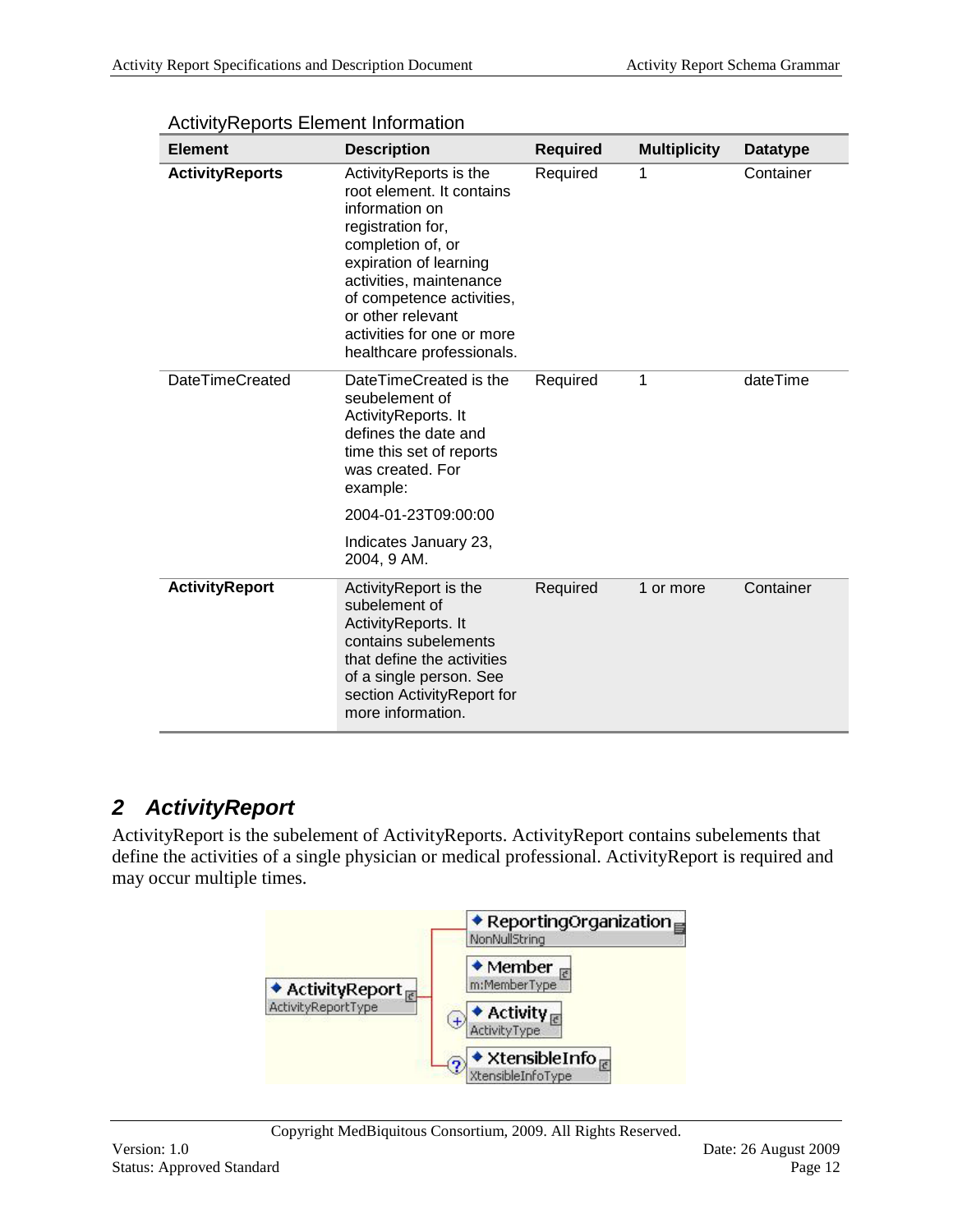### Example:

```
<ActivityReport>
   <ReportingOrganization>HighWire Press</Organization>
   <m:Member>
   <m:Name>
      <n:GivenName>Percy</n:GivenName>
      <n:GivenName>Bysshe</n:GivenName>
      <n:FamilyName>Shelley</n:FamilyName>
      <n:Degree>MD</n:Degree>
   \langle m:Name\rangle </m:Member>
   <Activity>
   . . .
   </Activity>
```
#### ActivityReport Element Information

| <b>Element</b>        | <b>Description</b>                                                                                                                                                                                                                                                                                                                                                                                 | <b>Required</b> | <b>Multiplicity</b> | <b>Datatype</b>                                                                                                                                                          |
|-----------------------|----------------------------------------------------------------------------------------------------------------------------------------------------------------------------------------------------------------------------------------------------------------------------------------------------------------------------------------------------------------------------------------------------|-----------------|---------------------|--------------------------------------------------------------------------------------------------------------------------------------------------------------------------|
| <b>ActivityReport</b> | ActivityReport is the<br>subelement of<br>ActivityReports. It<br>contains subelements<br>that define the activities<br>of a single person.                                                                                                                                                                                                                                                         | Required        | 1 or more           | Container                                                                                                                                                                |
| ReportingOrganization | ReportingOrganization is<br>the sub-element of the<br>ActivityReport element<br>that defines the name of<br>the organization that is<br>the source of the activity<br>report.                                                                                                                                                                                                                      | Required        | 1                   | NonNullString                                                                                                                                                            |
| <b>Member</b>         | Member is imported from<br>the MedBiquitous<br><b>Professional Profile</b><br>schema. It contains<br>subelements that define<br>name and profile<br>information for a single<br>person. Member is a<br>sub-element of<br>ActivityReport. See the<br><b>MedBiquitous</b><br><b>Healthcare Professional</b><br><b>Profile Specifications</b><br>and Description<br>Document for more<br>information. | Required        | 1                   | Container<br>(See<br><b>MedBiguitous</b><br>Healthcare<br>Professional<br>Profile<br><b>Specifications</b><br>and<br>Description<br>Document for<br>more<br>information) |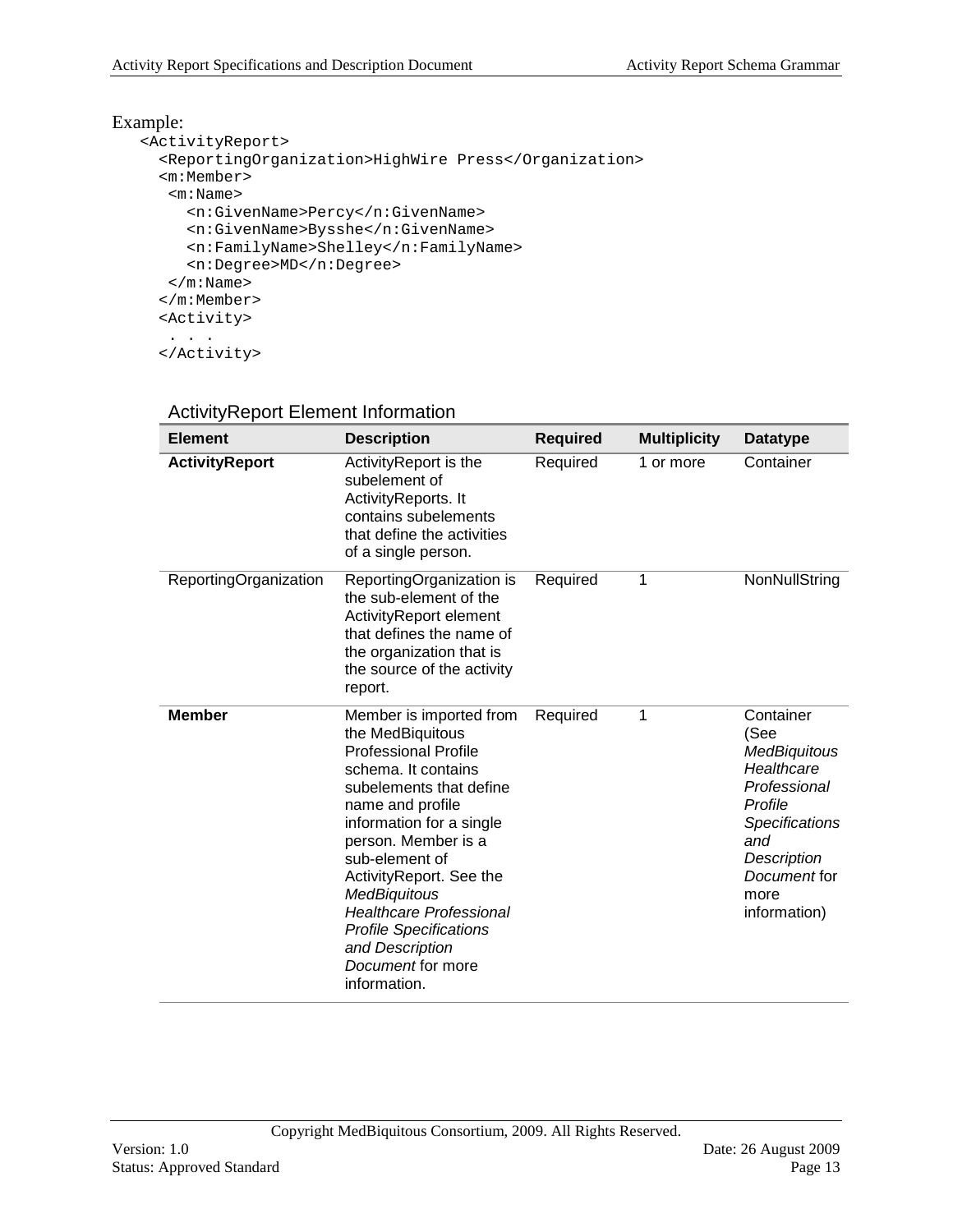| <b>Element</b>       | <b>Description</b>                                                                                                                                                                                          | <b>Required</b> | <b>Multiplicity</b> | <b>Datatype</b> |
|----------------------|-------------------------------------------------------------------------------------------------------------------------------------------------------------------------------------------------------------|-----------------|---------------------|-----------------|
| <b>Activity</b>      | This is the sub-element<br>of the ActivityReport<br>element. It defines one<br>activity and its status for<br>one person. See section<br>Activity for more<br>information.                                  | Required        | 1 or more           | Container       |
| <b>XtensibleInfo</b> | Xtensible nfo is the<br>subelement of Member.<br>Xtensible nfo contains<br>sub-elements defined by<br>the organization<br>implementing the<br>schema. See section<br>Xtensible nfo for more<br>information. | Optional        | 0 or 1              | Container       |

### <span id="page-13-0"></span>*3 Activity*

The Activity element identifies the type of educational or other activity completed or started by an individual. For example, in pediatrics this may be eQIPP or PREP SA (both of which are activities that can be applied towards a pediatrician's maintenance of certification requirements in the US). If Activity Report is describing an individual's educational accomplishments, the activity element describes a continuing education activity. The Activity element is a subelement of ActivityReport. Activity may occur multiple times and is required.



#### Example:

```
<Activity>
  <ProviderOrganization>
     American Academy of Pediatrics 
   </Providerorganization>
   <ActivityName>eQIPP</ActivityName>
   <Module>
     <ModuleName>Asthma</ModuleName>
     <Status>Registered</Status>
     <StartDate>2003-27-01</StartDate>
```
Copyright MedBiquitous Consortium, 2009. All Rights Reserved.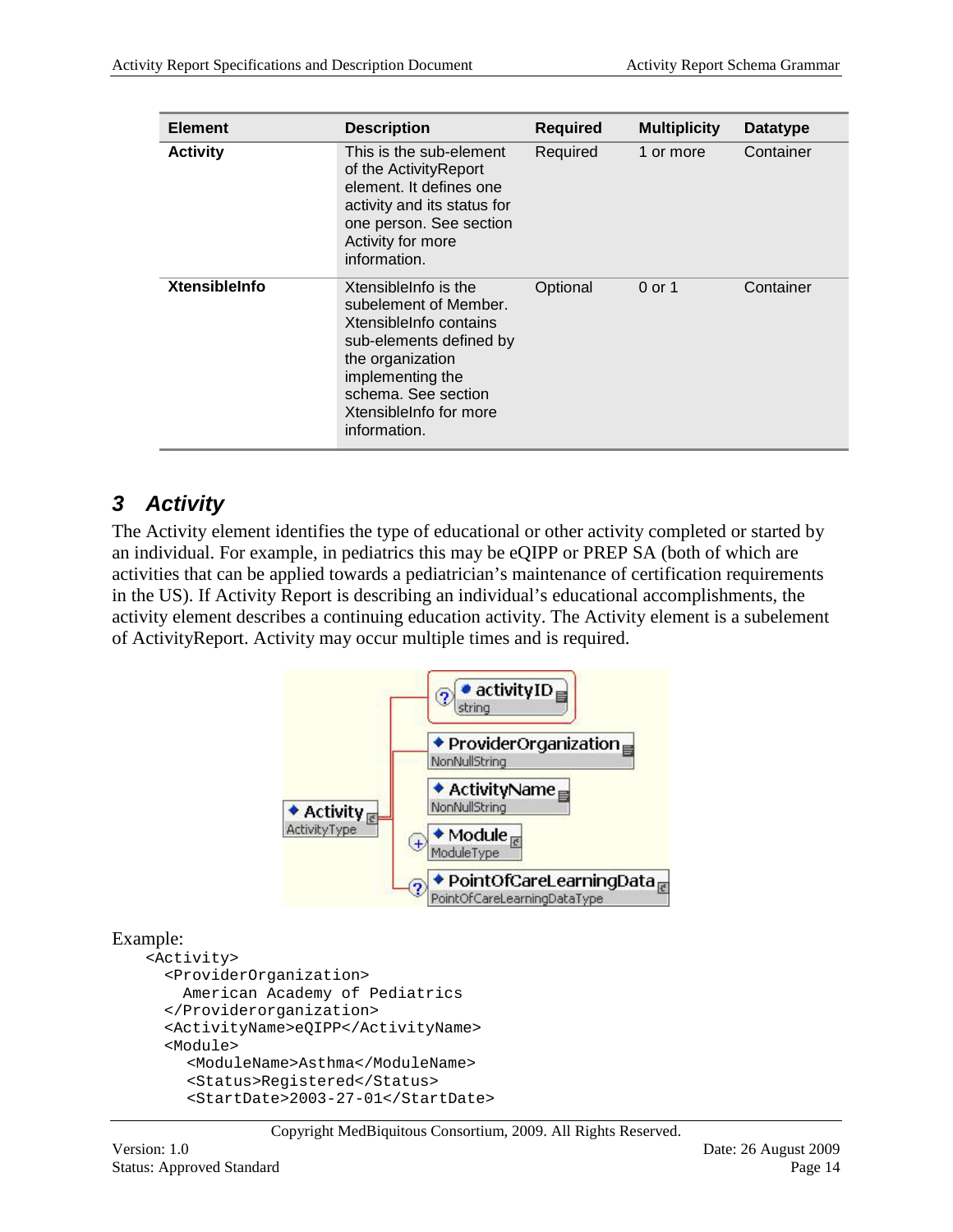<DueDate>2004-27-01</DueDate> </Module> </Activity>

|  |  | <b>Activity Element Information</b> |
|--|--|-------------------------------------|
|--|--|-------------------------------------|

| <b>Element</b>          | <b>Description</b>                                                                                                                                                                                                                                                                                  | <b>Required</b> | <b>Multiplicity</b> | <b>Datatype</b> |
|-------------------------|-----------------------------------------------------------------------------------------------------------------------------------------------------------------------------------------------------------------------------------------------------------------------------------------------------|-----------------|---------------------|-----------------|
| <b>Activity</b>         | The Activity element is a<br>subelement of<br>ActivityReport. Activity has<br>one attribute:                                                                                                                                                                                                        | Required        | 1 or more           | Container       |
|                         | activityID<br>A unique identifier for this<br>activity.                                                                                                                                                                                                                                             |                 |                     |                 |
| ProviderOrganization    | This is the sub-element of<br>the Activity element.<br>ProviderOrganization<br>defines the name of the<br>organization that is the<br>official provider of this<br>activity. For continuing<br>education activities,<br>ProviderOrganization is the<br>accredited CE provider.                      | Required        | 1                   | NonNullString   |
| ActivityName            | This is the sub-element of<br>the Activity element. It<br>defines the name of the<br>activity completed. For<br>example, PREP Self<br>Assessment. If the Activity<br>Report describes a<br>continuing education<br>activity, ActivityName is the<br>title of the educational<br>activity or course. | Required        | 1                   | NonNullString   |
| <b>Module</b>           | This is the sub-element of<br>the Activity element. It<br>contains subelements that<br>further define the activities<br>of a single person. See<br>section Module for more<br>information.                                                                                                          | Required        | 1 or more           | Container       |
| PointOfCareLearningData | PointOfCareLearningData<br>contains subelements that<br>document data about a<br>point of care learning<br>activity.<br>PointOfCareLearningData<br>is a sub-element of<br>ActivityReport. See section<br>PointOfCareLearningData<br>more information.                                               | Optional        | 0 or 1              | Container       |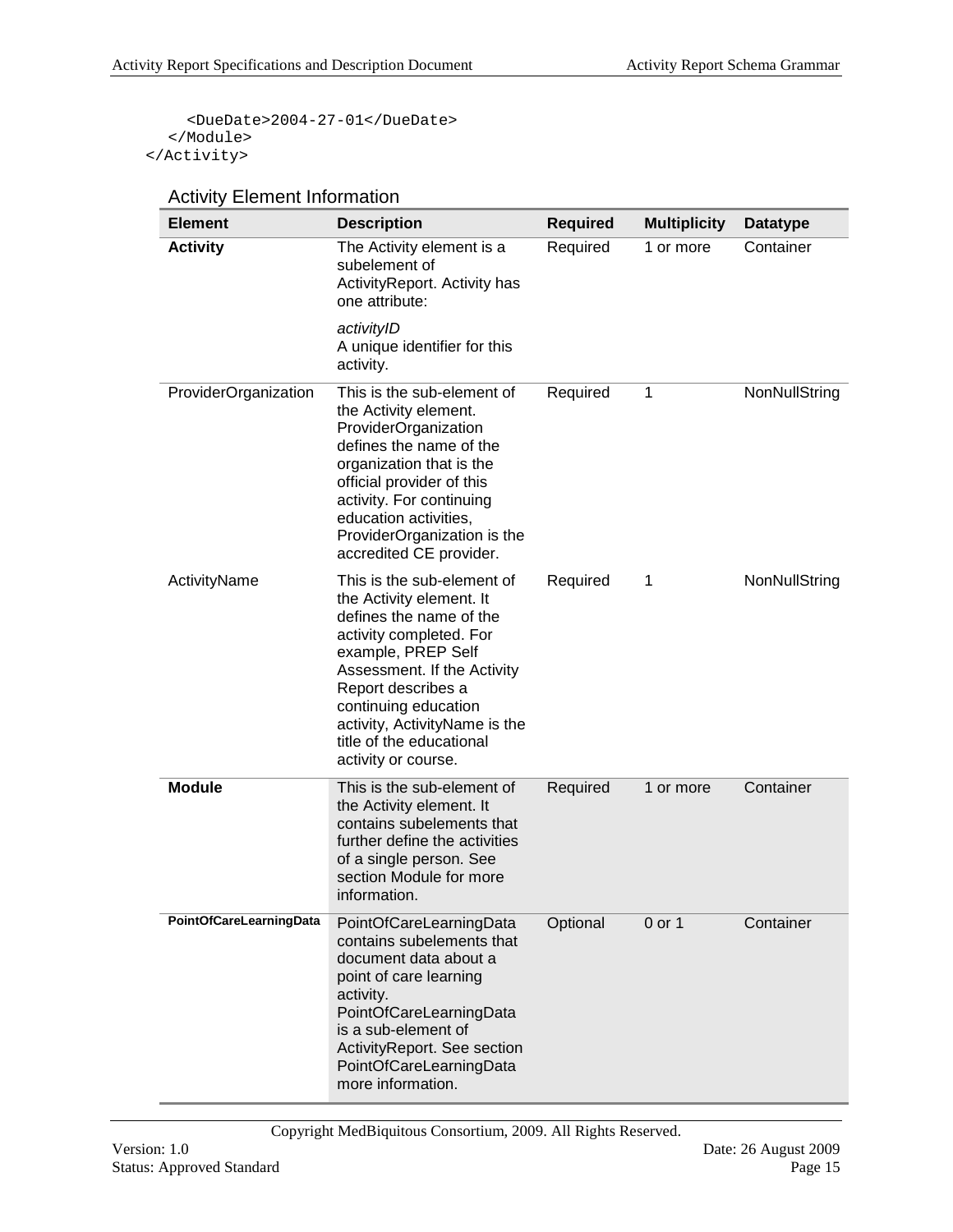### <span id="page-15-0"></span>*4 Module*

Module is the subelement of Activity. Module contains subelements that define an educational or other activity and an individual's status in relation to that activity. Module is required and may occur multiple times.



#### Example:

```
<Module>
   <ModuleName>Preventive Guidelines for Women</ModuleName>
   <Metadata>
   <Location>http://my.americanheart.org/metadata/001.xml</Location>
   </Metadata>
   <Status>Completed</Status>
   <CompletedDateTime>2005-11-09T21:30:00</CompletedDate>
   <TimeEngaged>PT1H30M</TimeEngaged>
   <Results>Pass</Results>
  <CreditCertificate>
    <CreditReceived>
<hx:accreditingBody>ACCME</hx:accreditingBody>
<hx:activityCertification>
  AMA PRA category 1
</hx:activityCertification>
```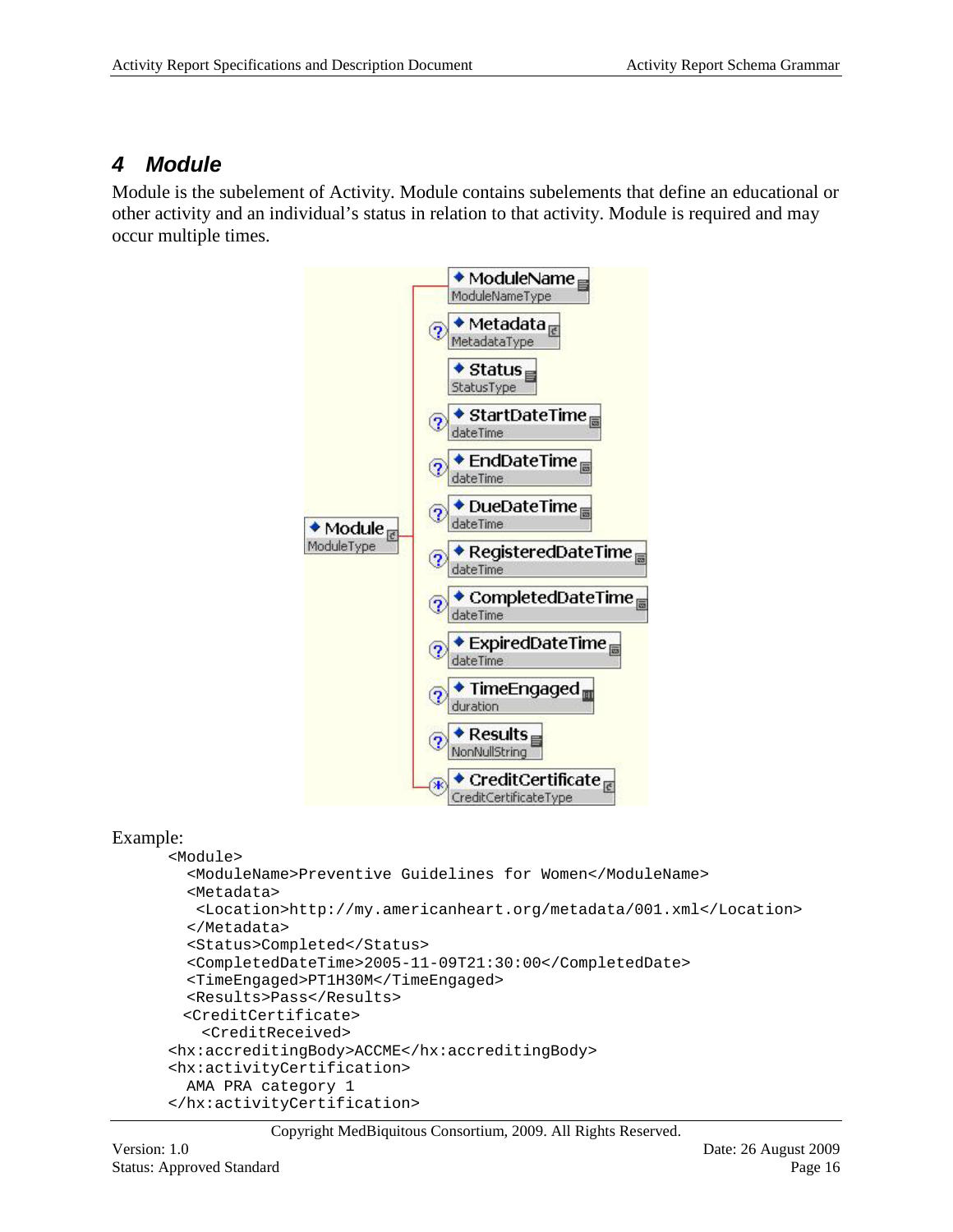```
<hx:creditType>CME</hx:creditType>
<hx:creditUnit>Credits</hx:creditUnit>
<hx:accreditedProvider>
  American Heart Association
</hx:accreditedProvider>
<hx:releaseDate>2005-10-30</hx:releaseDate>
<hx:expirationDate>2006-10-30</hx:expirationDate>
<hx:numberOfCredits>1.5</hx:numberOfCredits>
    </CreditReceived>
    <CreditID>ccid:americanheart.org:12345.8767<CreditID>
  </CreditCertificate>
</Module>
```
#### Module Element Information

| <b>Element</b>  | <b>Description</b>                                                                                                                                                                                                                                                                                                                            | <b>Required</b> | <b>Multiplicity</b> | <b>Datatype</b> |
|-----------------|-----------------------------------------------------------------------------------------------------------------------------------------------------------------------------------------------------------------------------------------------------------------------------------------------------------------------------------------------|-----------------|---------------------|-----------------|
| <b>Module</b>   | Module is the subelement<br>of Activity. It contains<br>subelements that further<br>define the activities of a<br>single person.                                                                                                                                                                                                              | Required        | 1 or more           | Container       |
| ModuleName      | This is a sub-element of<br>the Module element. It<br>defines the name of the<br>module within this<br>activity. For example, if<br>the activity is the<br>Pediatrics eQIPP<br>resource for practice<br>improvement, the module<br>may be Asthma.<br>This element has the<br>following attribute:<br>moduleID<br>A unique identifier for this | Required        | 1                   | NonNullString   |
| <b>Metadata</b> | module.<br>This is a sub-element of                                                                                                                                                                                                                                                                                                           | Optional        | $0$ or 1            | Container       |
|                 | the Module element. It<br>contains subelements<br>that provide or reference<br>descriptive metadata for<br>the activity.                                                                                                                                                                                                                      |                 |                     |                 |
| <b>Status</b>   | This is a sub-element of<br>the Module element. It<br>defines the individual's<br>status in relation to this<br>module. Valid values are<br>registered, completed,<br>and expired.                                                                                                                                                            | Required        | 1                   | Restricted      |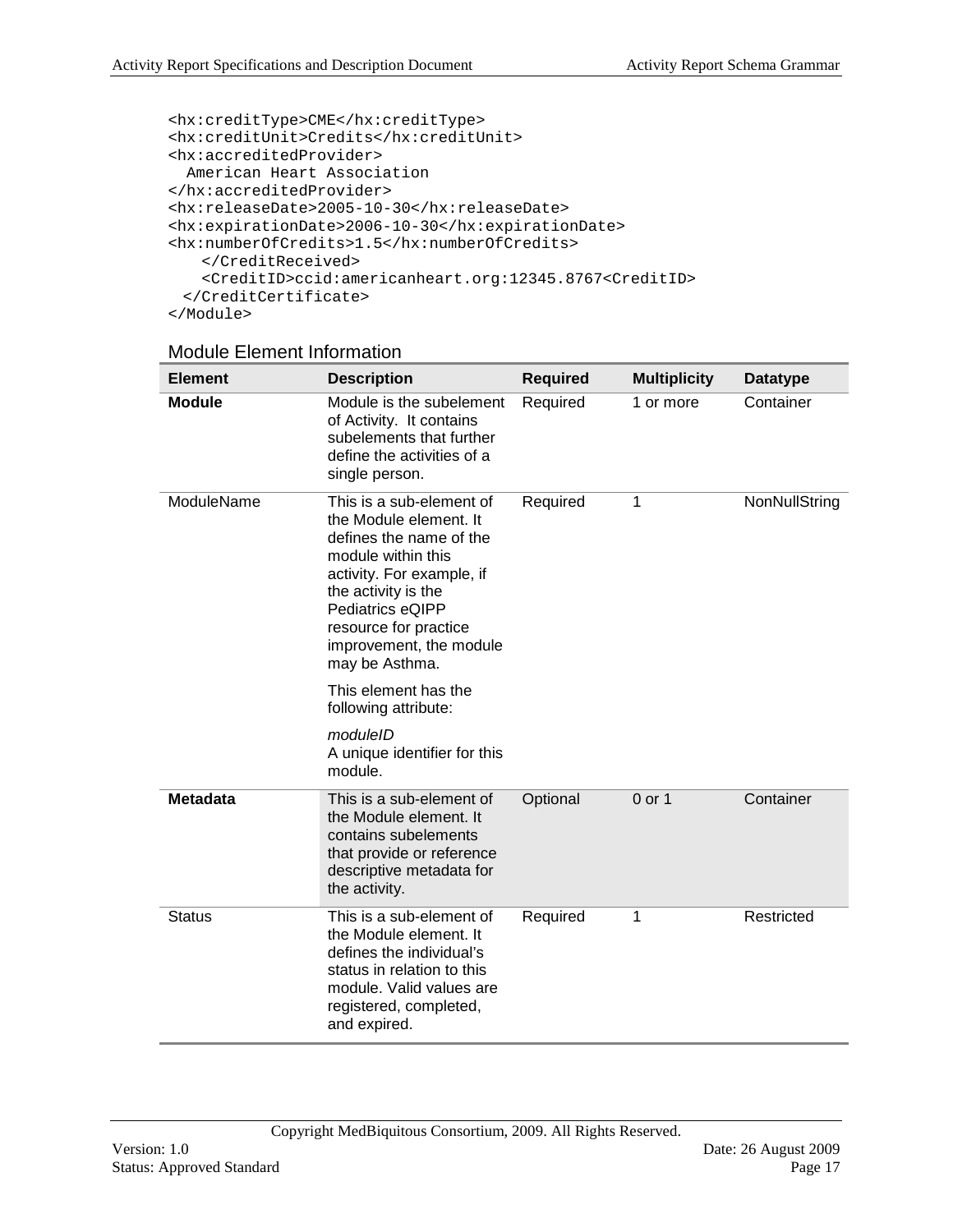| <b>Element</b>       | <b>Description</b>                                                                                                                                                                                                                                                                                                                                       | <b>Required</b> | <b>Multiplicity</b> | <b>Datatype</b> |
|----------------------|----------------------------------------------------------------------------------------------------------------------------------------------------------------------------------------------------------------------------------------------------------------------------------------------------------------------------------------------------------|-----------------|---------------------|-----------------|
| <b>StartDateTime</b> | This is a sub-element of<br>the Module element. It<br>defines the date and time<br>the individual started this<br>module.                                                                                                                                                                                                                                | Optional        | 0 or 1              | dateTime        |
| EndDateTime          | This is a sub-element of<br>the Module element. It<br>defines the date and time<br>that the individual ended<br>the module.                                                                                                                                                                                                                              | Optional        | 0 or 1              | dateTime        |
| <b>DueDateTime</b>   | This is a sub-element of<br>the Module element. It<br>defines the final date and<br>time for this individual to<br>complete this module<br>according to the sending<br>organization. The<br>receiving organization<br>(e.g. the certifying board)<br>may have a different due<br>date for this module if it is<br>required to maintain<br>certification. | Optional        | 0 or 1              | dateTime        |
| RegisteredDateTime   | This is a sub-element of<br>the Module element. It<br>defines the date and time<br>the individual registered<br>for this module.                                                                                                                                                                                                                         | Optional        | 0 or 1              | dateTime        |
| CompletedDateTime    | This is a sub-element of<br>the Module element. It<br>defines the date and time<br>the individual completed<br>this module.                                                                                                                                                                                                                              | Optional        | 0 or 1              | dateTime        |
| ExpiredDateTime      | This is a sub-element of<br>the Module element. It<br>defines the date and time<br>the individual's access to<br>the module expired.                                                                                                                                                                                                                     | Optional        | 0 or 1              | dateTime        |
| TimeEngaged          | This is a sub-element of<br>the Module element. It<br>defines the amount of<br>time the participant spent<br>engaged in the activity.                                                                                                                                                                                                                    | Optional        | 0 or 1              | Duration        |
| <b>Results</b>       | This is a sub-element of<br>the Module element. It<br>defines the individual's<br>results for this module.<br>For example, pass or fail.                                                                                                                                                                                                                 | Optional        | 0 or 1              | NonNullString   |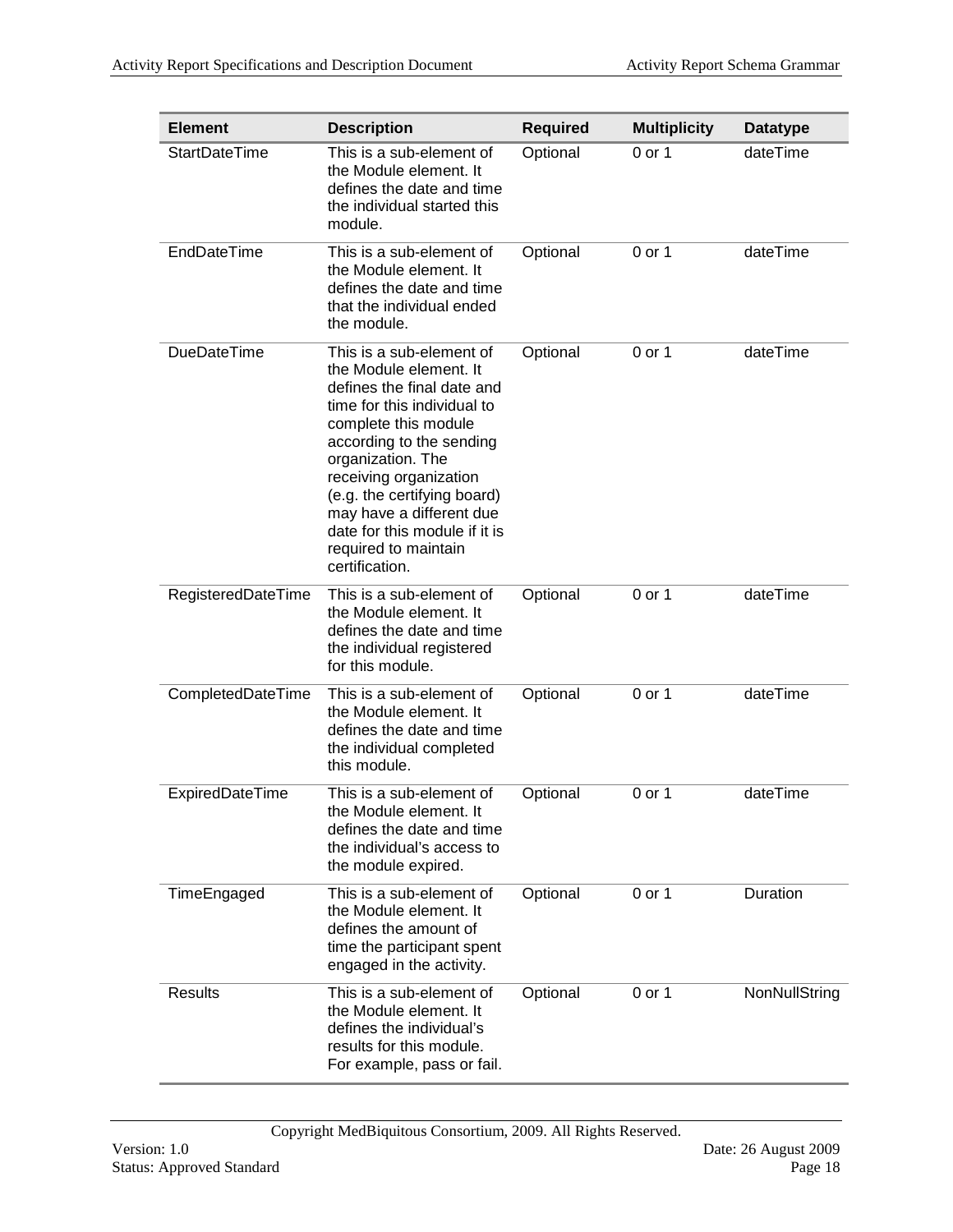| <b>Element</b>           | <b>Description</b>                                                                                                                                                                                                             | <b>Required</b> | <b>Multiplicity</b> | <b>Datatype</b> |
|--------------------------|--------------------------------------------------------------------------------------------------------------------------------------------------------------------------------------------------------------------------------|-----------------|---------------------|-----------------|
| <b>CreditCertificate</b> | This is a sub-element of<br>the Module element. It<br>contains subelements<br>that describe and identify<br>the credits received for<br>completing this activity.<br>See section<br>CreditCertificate for more<br>information. | Optional        | 0 or more           | Container       |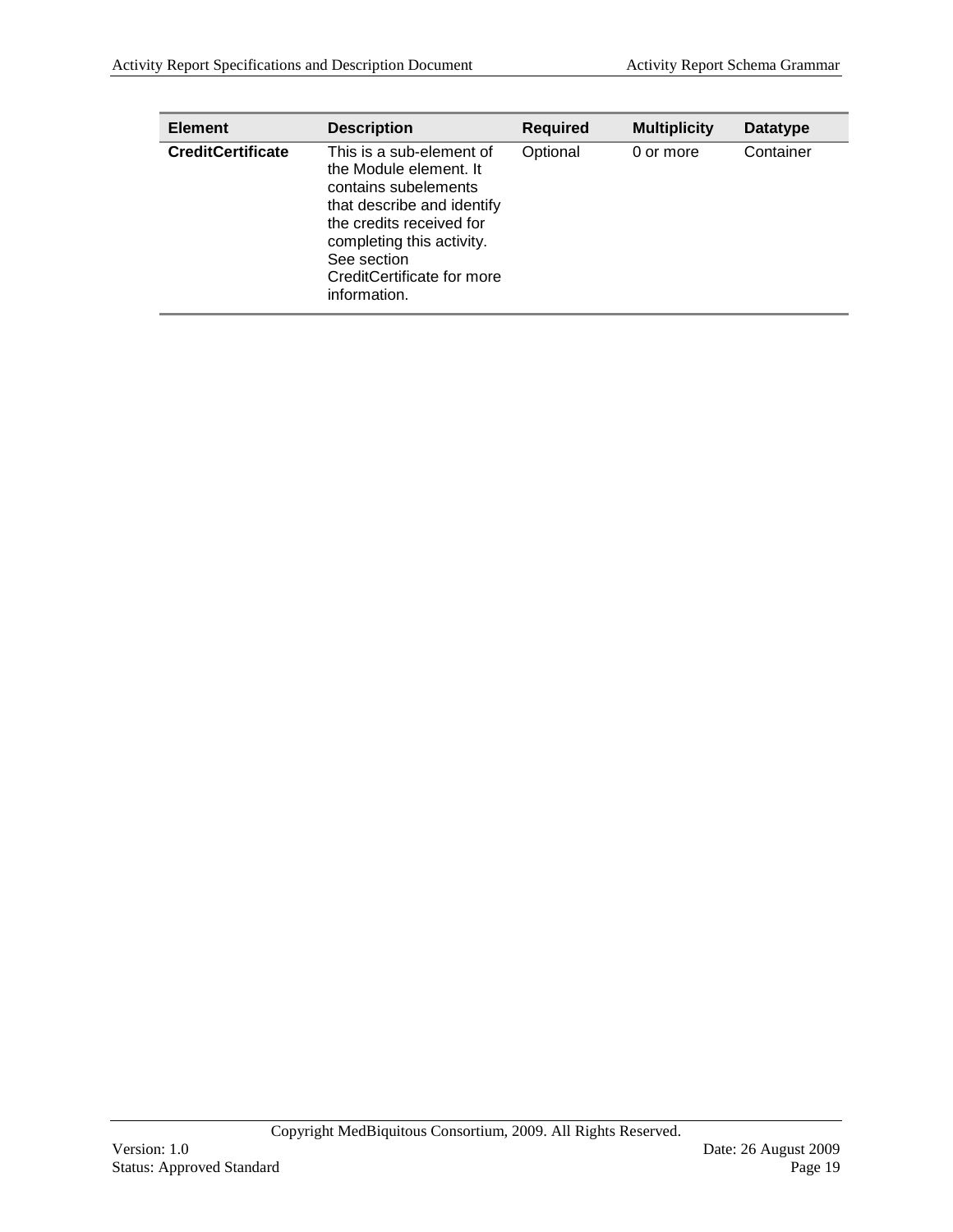### <span id="page-19-0"></span>**4.1 Metadata**

Metadata is the subelement of Module. It contains subelements that provide or reference descriptive metadata for the activity.



Example:

```
 <Metadata>
<Location> http://www.cd.gov/metadata/001</Location>
 </Metadata>
```
#### Or:

```
 <Metadata>
      <lom:lom>
         <general>
         <identifier>
            <catalog>URL</catalog>
<entry>http://www.atsdr.cdc.gov/HEC/CSEM/arsenic/index.html</entry>
         </identifier>
         <title>
            <string language="en">Arsenic Toxicity</string>
         </title>
         </general>
         <metaMetadata>
         <identifier>
            <catalog>URL</catalog>
            <entry>http://www.cd.gov/metadata/001</entry>
         </identifier>
         </metaMetadata>
         <hx:healthcareMetadata>
         <hx:healthcareEducation>
            <hx:expirationDate>2006-10-30</hx:expirationDate>
            <hx:creditsAvailable>yes</hx:creditsAvailable>
            <hx:credits>
            <hx:accreditingBody>ACCME</hx:accreditingBody>
            <hx:activityCertification>AMA PRA category 
1</hx:activityCertification>
            <hx:creditType>CME</hx:creditType>
            <hx:creditUnit>Credits</hx:creditUnit>
            <hx:accreditedProvider>
               Centers for Disease Control and Prevention
            </hx:accreditedProvider>
            <hx:releaseDate>2005-10-30</hx:releaseDate>
            <hx:expirationDate>2006-10-30</hx:expirationDate>
            <hx:numberOfCredits>1.5</hx:numberOfCredits>
         </hx:credits>
         </hx:healthcareMetadata>
```
Copyright MedBiquitous Consortium, 2009. All Rights Reserved.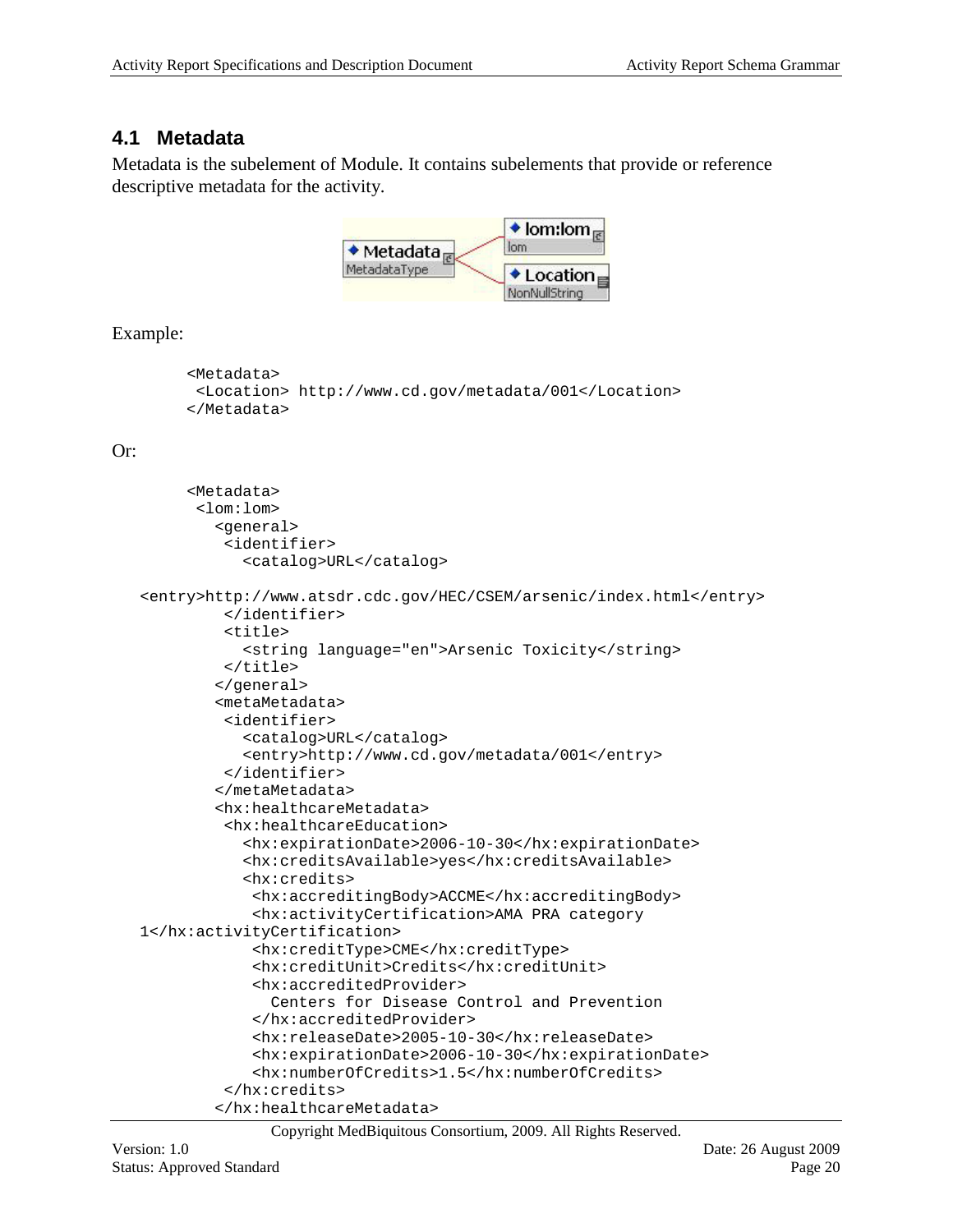</lom:lom> </Metadata>

| <b>Element</b>  | <b>Description</b>                                                                                                                                                                                                                                                      | <b>Required</b>                                | <b>Multiplicity</b> | <b>Datatype</b>                                                                                                                                                     |
|-----------------|-------------------------------------------------------------------------------------------------------------------------------------------------------------------------------------------------------------------------------------------------------------------------|------------------------------------------------|---------------------|---------------------------------------------------------------------------------------------------------------------------------------------------------------------|
| <b>Metadata</b> | This is a sub-element of the Module<br>element. It contains subelements that<br>provide or reference descriptive<br>metadata for the activity.                                                                                                                          | Optional                                       | 0 or 1              | Container                                                                                                                                                           |
| lom             | This is a sub-element of the Module<br>element. It contains subelements that<br>provide a full learning object<br>metadata record using the<br>Healthcare Learning Object Metadata<br>specification. Metadata provides<br>descriptive information about an<br>activity. | Either<br>lom or<br>Location<br>is<br>required | 1                   | lom<br>See the<br>Healthcare<br>Learning<br><b>Object</b><br>Metadata<br><b>Specifications</b><br>and<br><b>Description</b><br>Document for<br>more<br>information. |
| Location        | This is a sub-element of the Module<br>element. It provides a URL or other<br>location reference for a learning<br>object metadata record that uses the<br>Healthcare Learning Object Metadata<br>specification.                                                        | Either<br>lom or<br>Location<br>is<br>required | 1                   | Non-null<br>string                                                                                                                                                  |

#### Metadata Element Information

### <span id="page-20-0"></span>**4.2 CreditCertificate**

CreditCertificate is the subelement of Module. CreditCertificate describes and identifies the credits received for completing an education or certification activity.



Example:

```
<CreditCertificate>
   <CreditReceived>
      <hx:accreditingBody>ACCME</hx:accreditingBody>
      <hx:activityCertification>
         AAFP Elective
      </hx:activityCertification>
      <hx:creditType>CME</hx:creditType>
      <hx:creditUnit>Credits</hx:creditUnit>
      <hx:accreditedProvider>
```
Copyright MedBiquitous Consortium, 2009. All Rights Reserved.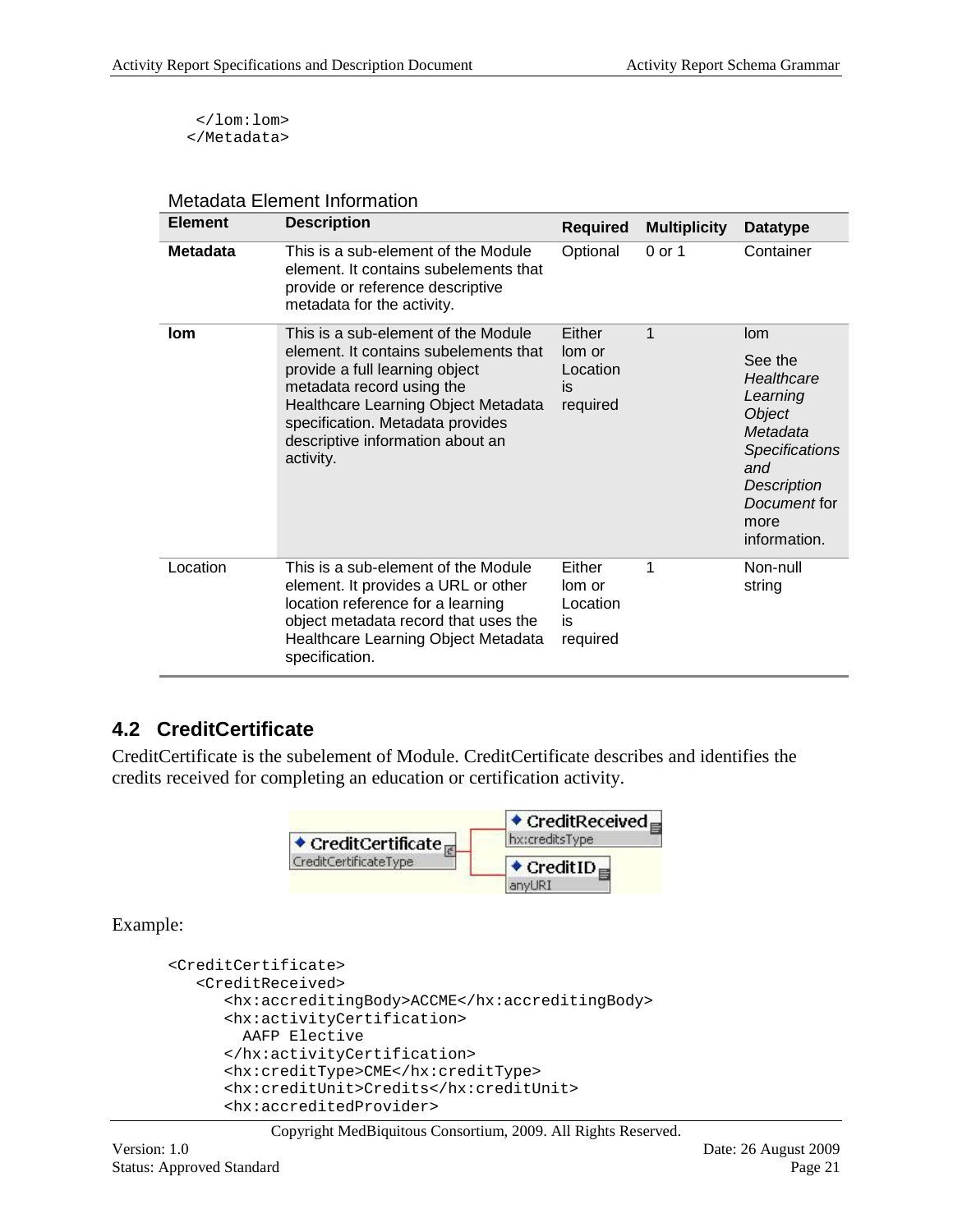```
 American Academy of Pediatrics
     </hx:accreditedProvider>
      <hx:releaseDate>2006-04-01</hx:releaseDate>
      <hx:expirationDate>2007-04-01</hx:expirationDate>
      <hx:numberOfCredits>3</hx:numberOfCredits>
   </CreditReceived>
   <CreditID>ccid:aap.org:6789012345</CreditID>
</CreditCertificate>
```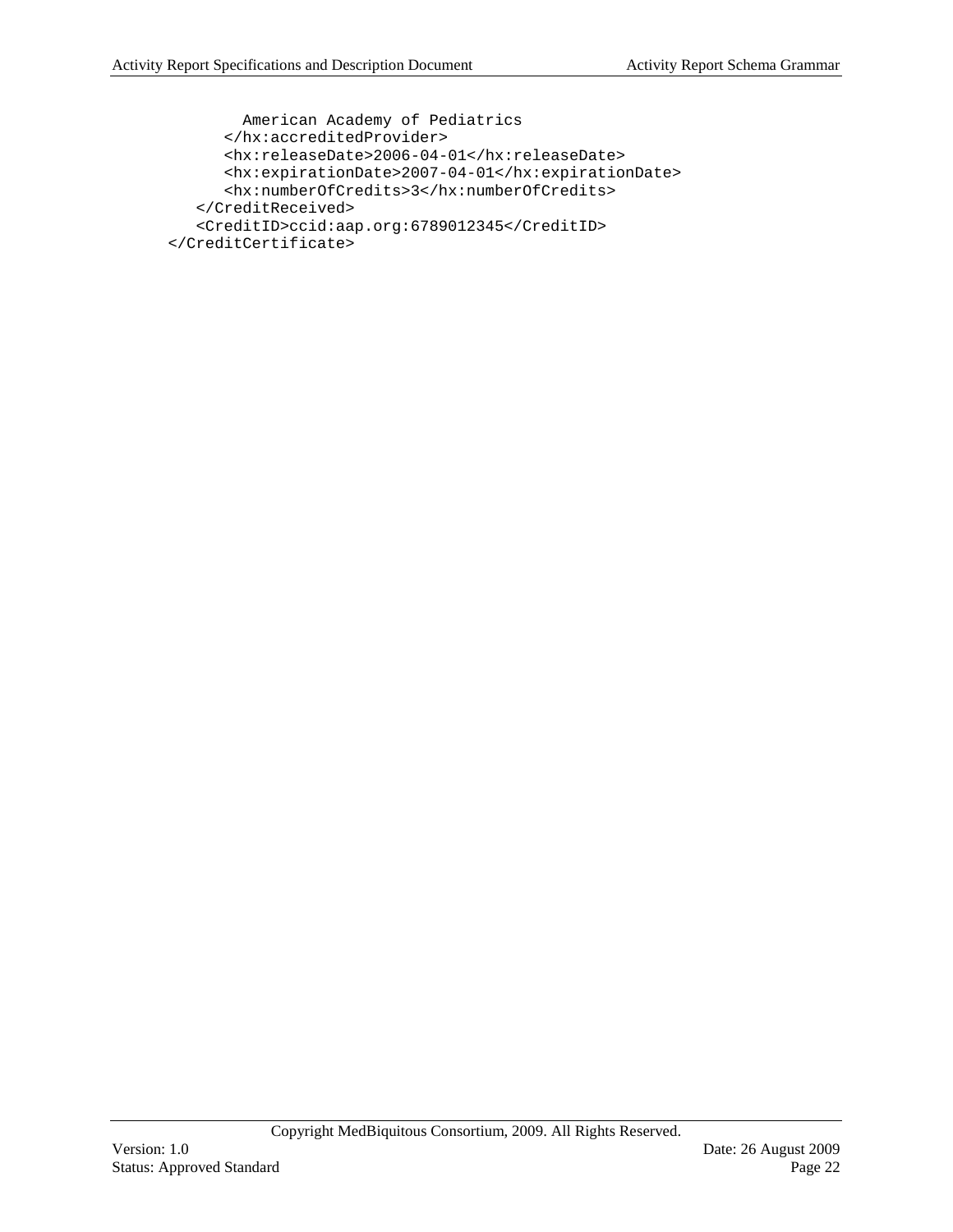| <b>Element</b>           | <b>Description</b>                                                                                                                                                                                                                                                                                                                                                                                         | <b>Required</b> | <b>Multiplicity</b> | <b>Datatype</b>                                                               |
|--------------------------|------------------------------------------------------------------------------------------------------------------------------------------------------------------------------------------------------------------------------------------------------------------------------------------------------------------------------------------------------------------------------------------------------------|-----------------|---------------------|-------------------------------------------------------------------------------|
| <b>CreditCertificate</b> | This is a sub-element of the Module element. If a learner<br>received multiple types of credit for an activity, repeat the credit<br>certificate element to describe each type of credit received.                                                                                                                                                                                                         | Optional        | 0 or more           | Container                                                                     |
| <b>CreditReceived</b>    | This is a sub-element of the CreditCertificate element. Its type<br>definition extends the credits type from Healthcare Learning<br>Object Metadata. This element is required if the CreditCertificate<br>element is used. It has subelements that define the number of<br>credits (CME, CE, CPE, or other professional credit) that the<br>individual has received as a result of completing this module. | Required        | -1                  | Container<br>See the<br>section<br>CreditReceived<br>for more<br>information. |
| CreditID                 | CreditID is the subelement of CreditCertificate. This element is<br>required if the CreditCertificate element is used. It provides a<br>globally unique identifier for the specific credits awarded by the<br>provider to the learner.                                                                                                                                                                     | Required        | 1                   | Healthcare<br>Education<br><b>Identifier URN</b>                              |
|                          | CreditID uses the Credit Certificate Identifier (heid) Uniform<br>Resource Name (URN) format as shown below:                                                                                                                                                                                                                                                                                               |                 |                     |                                                                               |
|                          | ccid: providerdomain: localidentifier                                                                                                                                                                                                                                                                                                                                                                      |                 |                     |                                                                               |
|                          | providerdomain is a the domain name that uniquely identifies<br>the provider of the educational activity.                                                                                                                                                                                                                                                                                                  |                 |                     |                                                                               |
|                          | localidentifier is a locally unique identifier for the credit certificate<br>created by the provider.                                                                                                                                                                                                                                                                                                      |                 |                     |                                                                               |

#### CreditCertificate Element Information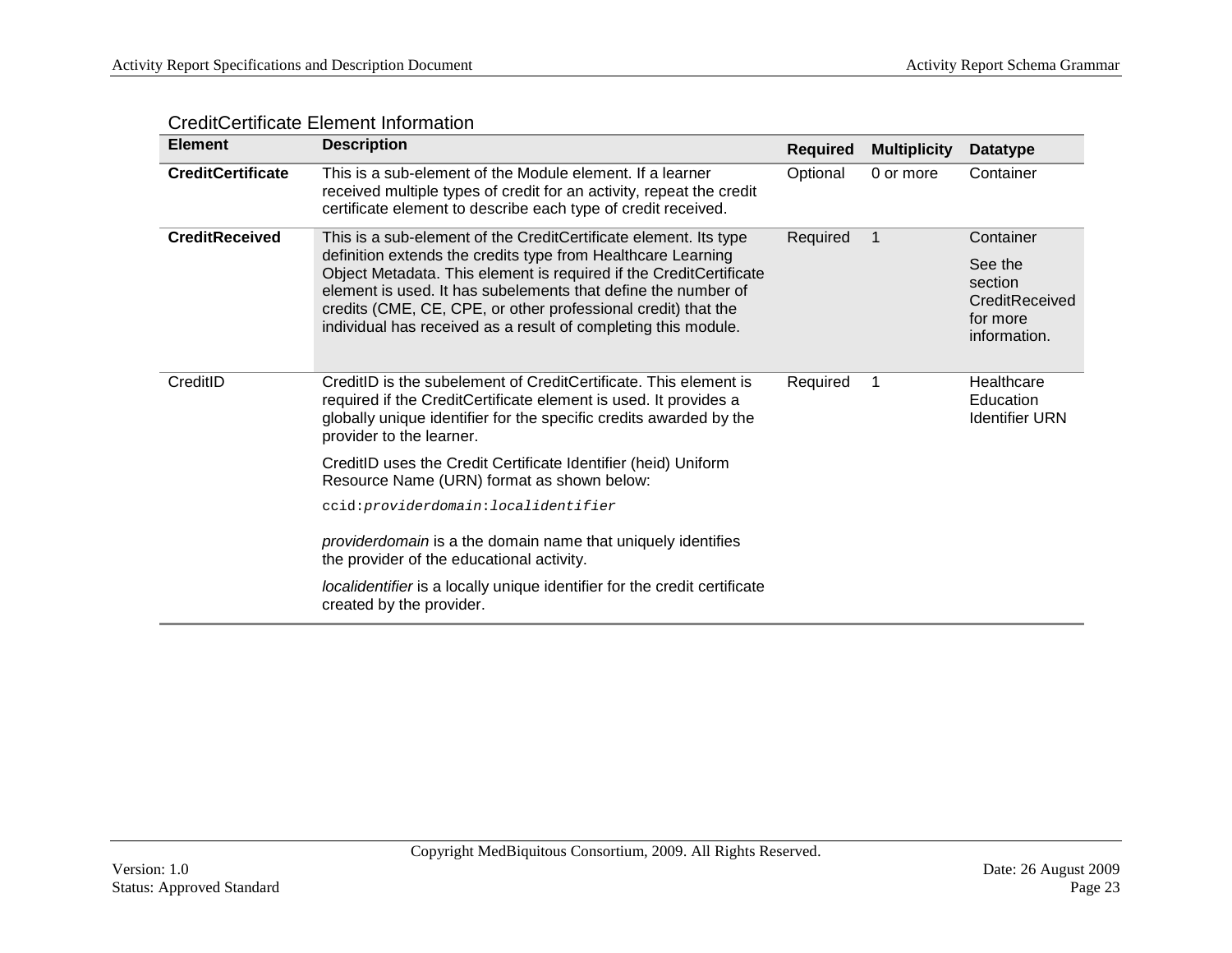### <span id="page-23-0"></span>**4.3 CreditReceived**

CreditReceived is sub-element of the CreditCertificate element. . It has subelements that define the number of credits (CME, CE, CPE, or other professional credit) that the individual has received as a result of completing this module.



### Example:

```
<CreditReceived>
   <hx:accreditingBody>ACCME</hx:accreditingBody>
   <hx:activityCertification>
      AAFP Elective
   </hx:activityCertification>
   <hx:creditType>CME</hx:creditType>
   <hx:creditUnit>Credits</hx:creditUnit>
   <hx:accreditedProvider>
     American Academy of Pediatrics
   </hx:accreditedProvider>
   <hx:releaseDate>2006-04-01</hx:releaseDate>
   <hx:expirationDate>2007-04-01</hx:expirationDate>
   <hx:numberOfCredits>3</hx:numberOfCredits>
</CreditReceived>
```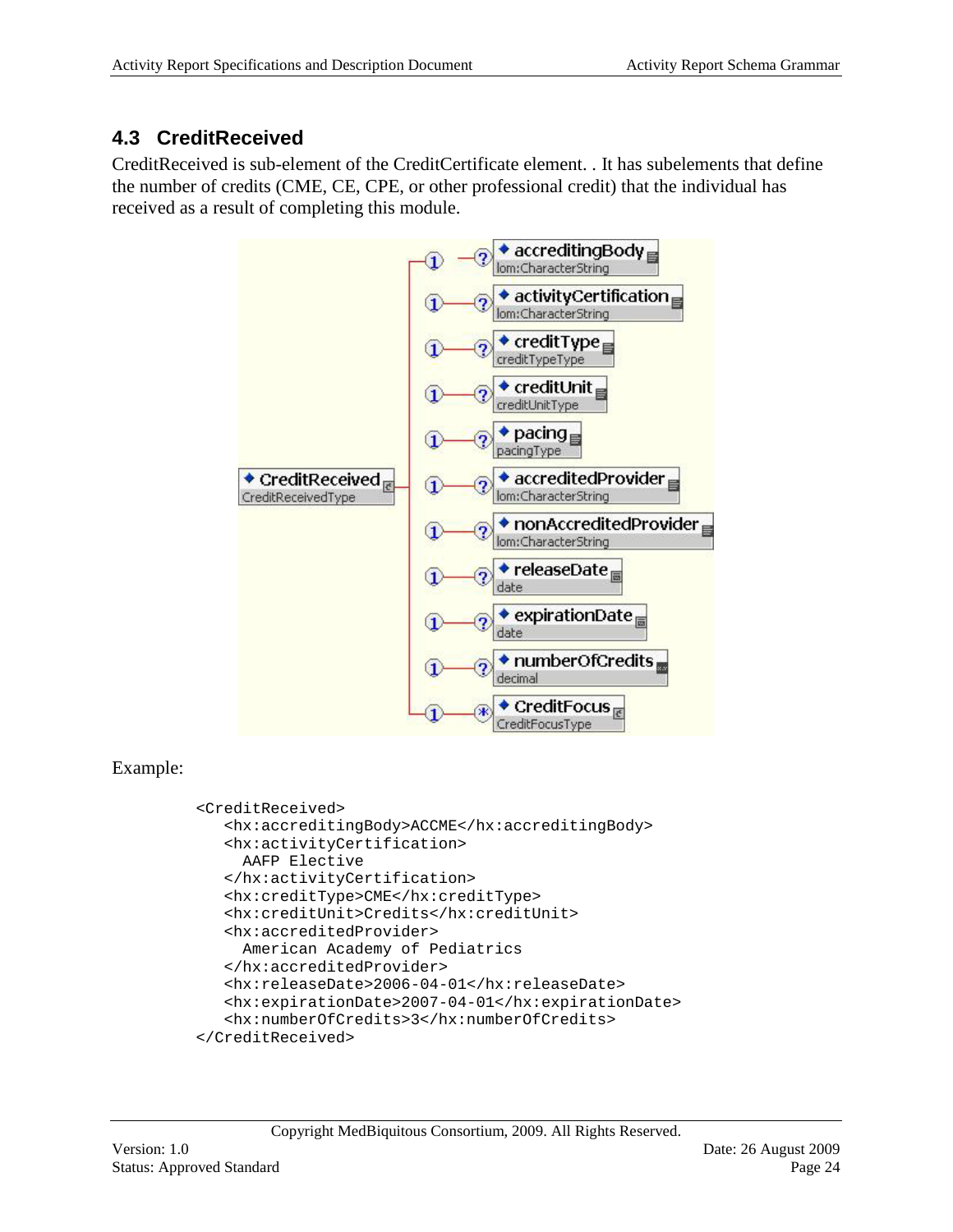| <b>Element</b>        | <b>Description</b>                                                                                                                                                                                                                                                                                                                                                                                                              | <b>Required</b> | <b>Multiplicity</b> | <b>Datatype</b> |
|-----------------------|---------------------------------------------------------------------------------------------------------------------------------------------------------------------------------------------------------------------------------------------------------------------------------------------------------------------------------------------------------------------------------------------------------------------------------|-----------------|---------------------|-----------------|
| <b>CreditReceived</b> | This is a sub-element of the<br>CreditCertificate element. Its type<br>definition extends the credits type<br>from Healthcare Learning Object<br>Metadata. This element is<br>required if the CreditCertificate<br>element is used. It has<br>subelements that define the<br>number of credits (CME, CE,<br>CPE, or other professional credit)<br>that the individual has received<br>as a result of completing this<br>module. | Required        | 1                   | Container       |
| accreditingBody       |                                                                                                                                                                                                                                                                                                                                                                                                                                 |                 |                     |                 |
| activityCertification |                                                                                                                                                                                                                                                                                                                                                                                                                                 |                 |                     |                 |
| creditType            |                                                                                                                                                                                                                                                                                                                                                                                                                                 |                 |                     |                 |
| creditUnit            |                                                                                                                                                                                                                                                                                                                                                                                                                                 |                 |                     |                 |
| pacing                | See the Healthcare Learning Object Metadata Specifications                                                                                                                                                                                                                                                                                                                                                                      |                 |                     |                 |
| accreditedProvider    | and Description Document description of the credit element for<br>more information.                                                                                                                                                                                                                                                                                                                                             |                 |                     |                 |
| nonAccreditedProvider |                                                                                                                                                                                                                                                                                                                                                                                                                                 |                 |                     |                 |
| releaseDate           |                                                                                                                                                                                                                                                                                                                                                                                                                                 |                 |                     |                 |
| expirationDate        |                                                                                                                                                                                                                                                                                                                                                                                                                                 |                 |                     |                 |
| numberOfCredits       |                                                                                                                                                                                                                                                                                                                                                                                                                                 |                 |                     |                 |
| CreditFocus           | CreditFocus is a subelement of<br>the CreditReceived element. It<br>contains subelements that define<br>a category or area of focus<br>included in this credit certificate.<br>See section CreditFocus for<br>more information.                                                                                                                                                                                                 | Optional        | 0 or more           | Container       |

CreditReceived Element Information

### <span id="page-24-0"></span>**4.4 Credit Focus**

CreditFocus defines a category or area of focus included in the credit certificate. Some organizations award subspecialty certificates, others provide categories of credit. CreditFocus enables organizations to describe those category-based credits and certificates.

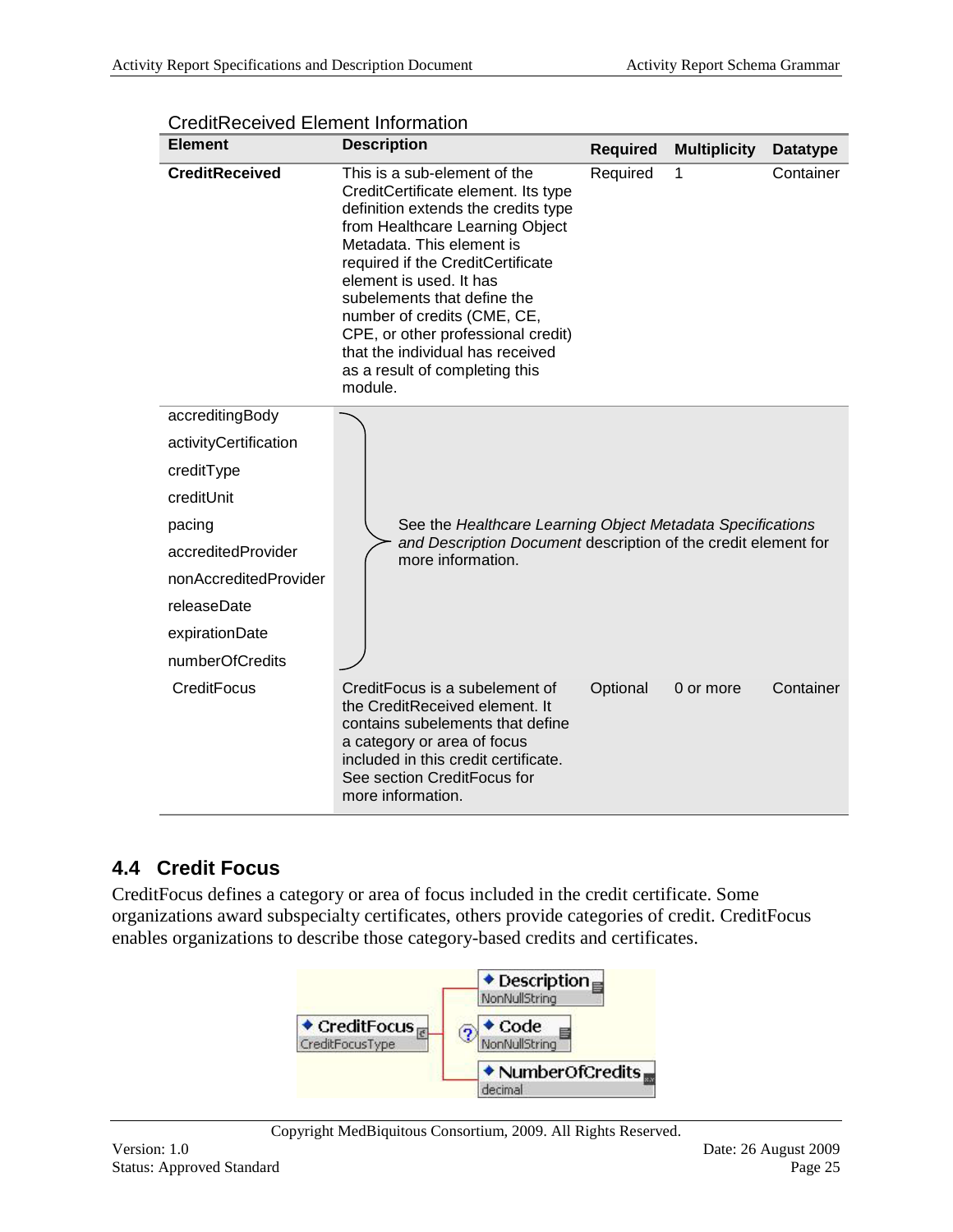#### Example:

```
<CreditFocus>
   <Description>CME Computed Tomography</Description>
   <Code>CT</Code>
   <NumberOfCredits>2.5</NumberOfCredits>
</CreditFocus>
```
#### CreditFocus Element Description

| <b>Element</b>         | <b>Description</b>                                                                                                                                                                | <b>Required</b> | <b>Multiplicity</b> | <b>Datatype</b> |
|------------------------|-----------------------------------------------------------------------------------------------------------------------------------------------------------------------------------|-----------------|---------------------|-----------------|
| <b>CreditFocus</b>     | CreditFocus is a<br>subelement of the<br>CreditReceived element. It<br>contains subelements that<br>define a category or area of<br>focus included in this credit<br>certificate. | Optional        | 0 or more           | Container       |
| Description            | Description is a subelement<br>of CreditFocus. It provides<br>a text description or<br>category of the credit focus.                                                              | Required        | 1                   | Non-nullstring  |
| Code                   | Code is a subelement of<br>CreditFocus that provides a<br>succinct code matching the<br>description.                                                                              | Optional        | 0 or 1              | Non-nullstring  |
| <b>NumberOfCredits</b> | NumberOfCredits is the<br>subelement of CreditFocus<br>that defines how many<br>credits are associated with<br>this credit focus or<br>category.                                  | Required        | 1                   | Decimal         |

### <span id="page-25-0"></span>*5 PointOfCareLearning*

PointOfCareLearningData contains elements that provide data about a point of care learning experience. PointOfCareLearningData must occur once within a PointOfCareLearningData instance document.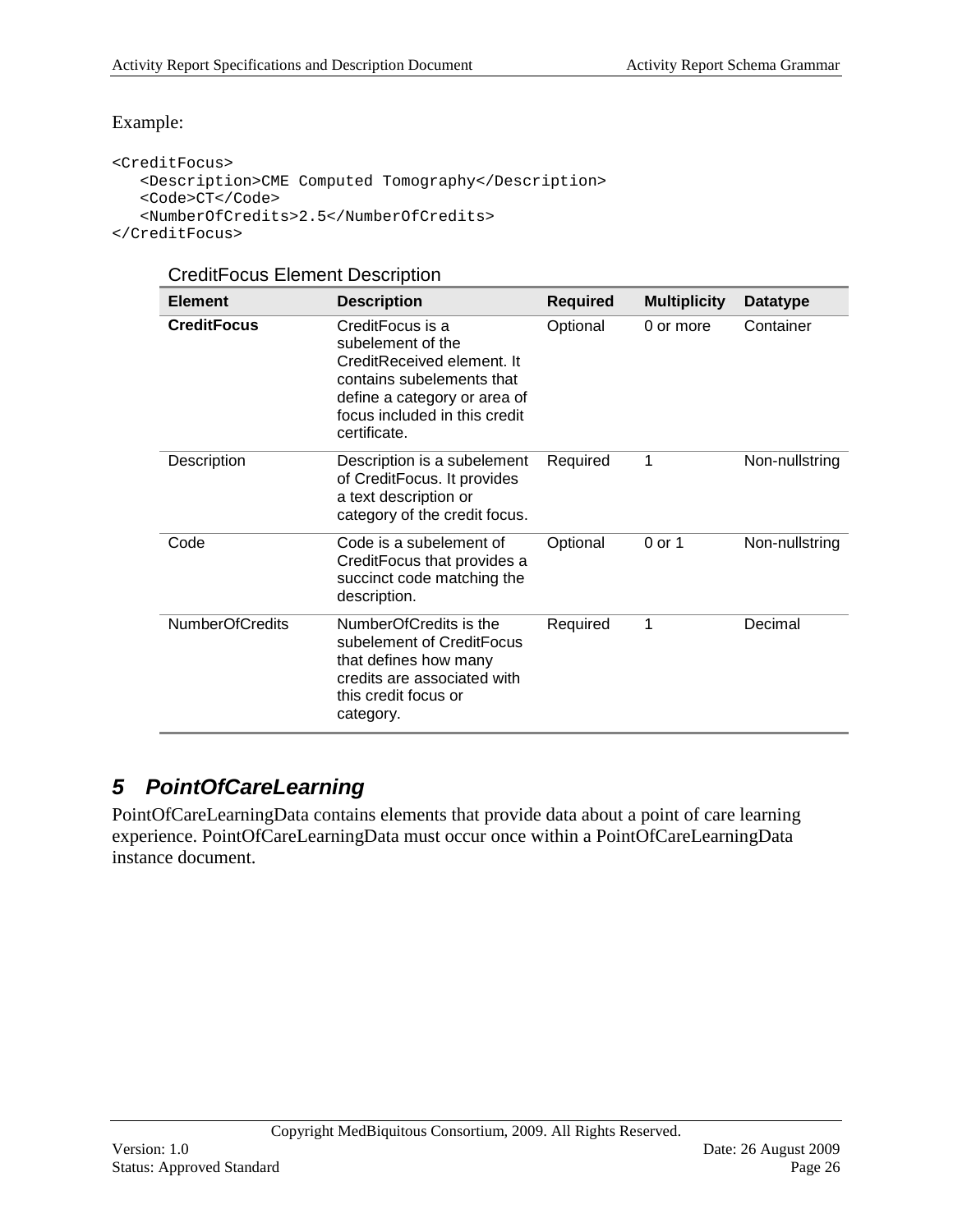

PointOfCareLearningData has the following elements.

| <b>Element</b>          | <b>Description</b>                                                                                                                                                                                                                               | <b>Required</b> | <b>Multiplicity</b> | <b>Datatype</b>    |
|-------------------------|--------------------------------------------------------------------------------------------------------------------------------------------------------------------------------------------------------------------------------------------------|-----------------|---------------------|--------------------|
| PointOfCareLearningData | PointOfCareLearningData<br>is the root element. It<br>contains elements that<br>provide data about the<br>point-of-care learning<br>experience.                                                                                                  | Optional        | 0 or 1              | Container          |
|                         | PointOfCareLearningData<br>has the following<br>attribute:                                                                                                                                                                                       |                 |                     |                    |
|                         | id<br>A unique identifier for this<br>set of point of care<br>learning data.                                                                                                                                                                     |                 |                     |                    |
| ClinicalQuestionOrTopic | <b>ClinicalQuestionOrTopic</b><br>is the subelement of<br>PointOfCareLearningData<br>that describes the clinical<br>question asked or topic<br>selected by the learner to<br>begin the search for<br>learning resources at the<br>point of care. | Required        | 1                   | Non-null<br>string |
| <b>SearchParameters</b> | Search Parameters is the<br>subelement of<br>PointOfCareLearningData<br>that describes the search<br>parameters entered by<br>the learner if a collection<br>search was used to find<br>relevant resources at the<br>point of care.              | Optional        | 0 or more           | Non-null<br>string |

PointOfCareLearningData Element Information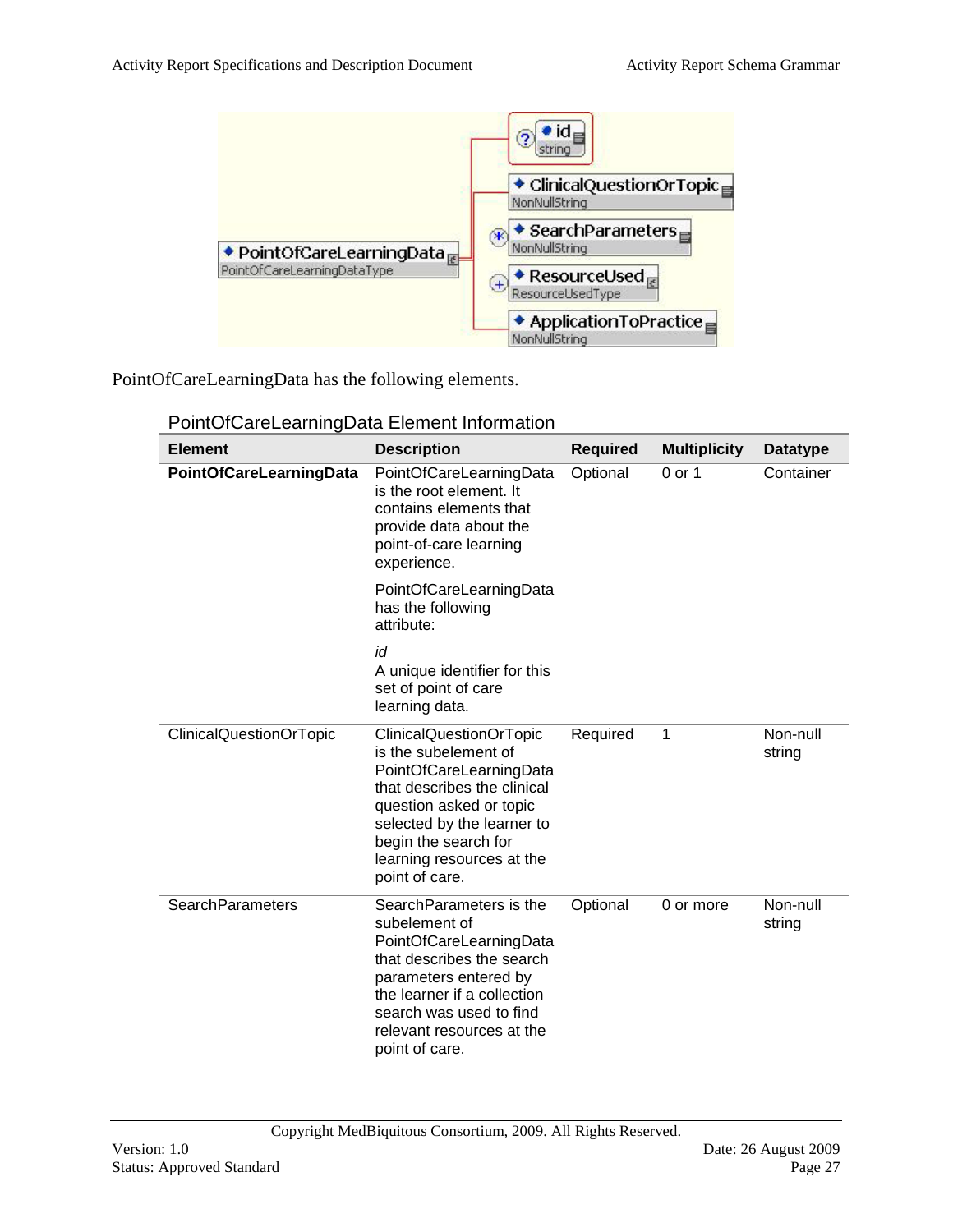| <b>Element</b>        | <b>Description</b>                                                                                                                                                                                                                                                                                                             | <b>Required</b> | <b>Multiplicity</b> | Datatype           |
|-----------------------|--------------------------------------------------------------------------------------------------------------------------------------------------------------------------------------------------------------------------------------------------------------------------------------------------------------------------------|-----------------|---------------------|--------------------|
| ResourceUsed          | ResourceUsed is the<br>subelement of<br>PointOfCareLearningData<br>that describes the title of<br>a learning resource used<br>as part of this point of<br>care learning experience.<br>If the resource is an<br>article in a collection, use<br>the title of the article. See<br>ResourceUsed section for<br>more information. | Required        | 1 or more           | Container          |
| ApplicationToPractice | ApplicationToPractice is<br>the subelement of<br>PointOfCareLearningData<br>that indicates how the<br>learner describes<br>applying the learning<br>resource to his or her<br>practice.<br>ApplicationToPractice<br>may indicate that the<br>learner was unable to<br>apply the learning to the<br>question at hand.           | Required        | 1                   | Non-null<br>string |

#### Example:

```
<PointOfCareLearningData>
         <ClinicalQuestionOrTopic>
         Is zinc recommended for type 2 diabletic patients?
         </ClinicalQuestionOrTopic>
         <SearchParameters>zinc</SearchParameters>
         <SearchParameters>diabetes</SearchParameters>
         <ResourceUsed>
            <Title>
            Zinc Supplementation for the Prevention of Type 2 Diabetes
             Mellitus
            </Title>
            <Collection> The Cochrane Library</Collection>
            <CollectionID type="uri"> 
            "http://www.cochrane.org/reviews/en/ab005525.html"
            </CollectionID>
            <ResourceLocation>
            "http://www.cochrane.org/reviews/en/ab005525.html"
            </ResourceLocation>
            <Relevant>true</Relevant>
         </ResourceUsed>
         <ApplicationToPractice>Advised patient that zinc supplementation was 
not helpful to her condition.</ApplicationToPractice>
      </PointOfCareLearningData>
```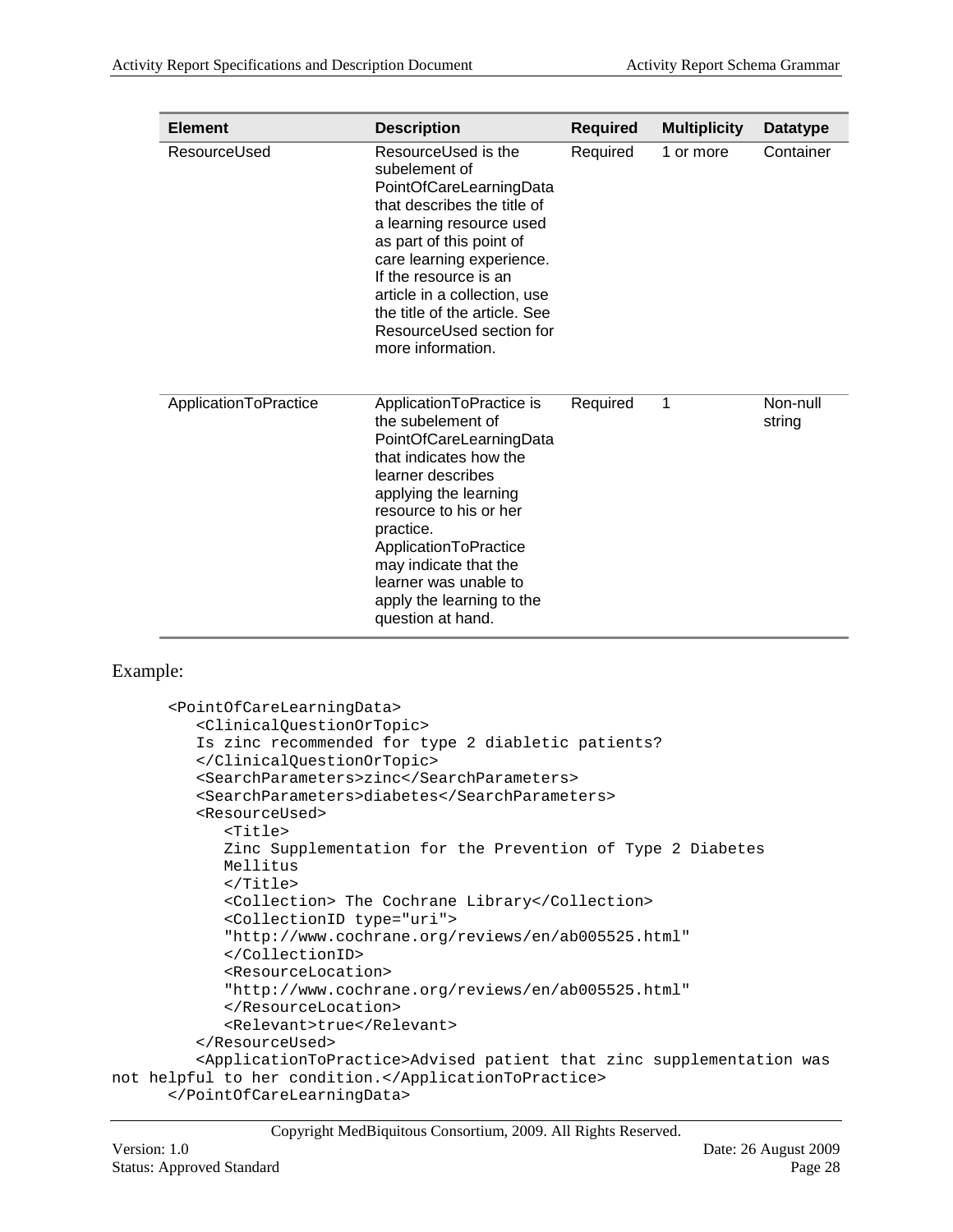### **5.1 ResourceUsed**

<span id="page-28-0"></span>ResourceUsed contains subelements that describe a resource used as part of this point of care learning activity.



ResourceUsed has the following elements:

| <b>Element</b>      | <b>Description</b>                                                                                                                                                                                            | <b>Required</b> | <b>Multiplicity</b> | <b>Datatype</b>   |
|---------------------|---------------------------------------------------------------------------------------------------------------------------------------------------------------------------------------------------------------|-----------------|---------------------|-------------------|
| <b>ResourceUsed</b> | ResourceUsed is the<br>subelement of<br>PointOfCareLearningData.<br>It's subelements describe<br>the title and source of a<br>learning resource used as<br>part of this point of care<br>learning experience. | Required        | 1 or more           | Container         |
| Title               | Title is the subelement of<br>ResourceUsed that<br>describes the title of a<br>learning resource used as<br>part of this point of care<br>learning experience.                                                | Required        | 1                   | Nonnull<br>String |
| Collection          | Collection is the<br>subelement of<br>ResourceUsed that<br>describes the name of the<br>collection that is the<br>source of the article. For<br>example, The Cochrane<br>Library.                             | Optional        | 0 or 1              | Nonnull<br>String |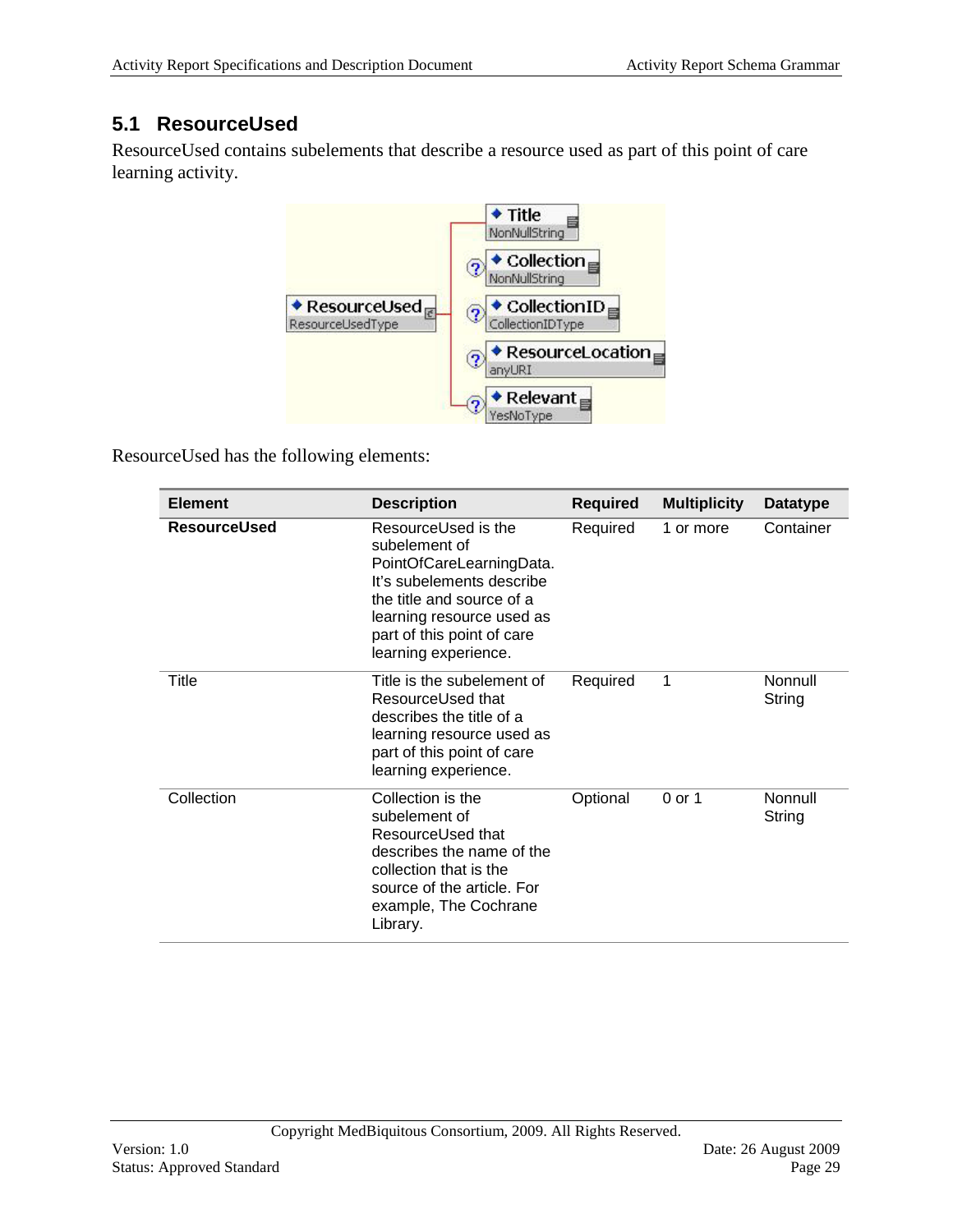| <b>Element</b>   | <b>Description</b>                                                                                                                                                                                                      | <b>Required</b> | <b>Multiplicity</b> | <b>Datatype</b>   |
|------------------|-------------------------------------------------------------------------------------------------------------------------------------------------------------------------------------------------------------------------|-----------------|---------------------|-------------------|
| CollectionID     | CollectionID is the<br>subelement of<br>ResourceUsed that<br>provides the unique<br>identifier of the article<br>used by the collection. If<br>the article has a digital<br>object identifier (DOI), it<br>may be used. | Optional        | 0 or 1              | Nonnull<br>String |
|                  | CollectionID has one<br>attribute:                                                                                                                                                                                      |                 |                     |                   |
|                  | type<br>the type of identifier used.<br>For example, DOI,<br>PubMed, or URI.                                                                                                                                            |                 |                     |                   |
| ResourceLocation | ResourceLocation is the<br>subelement of<br>ResourceUsed that<br>provides the URL of the<br>article.                                                                                                                    | Optional        | 0 or 1              | URI               |
| Relevant         | Relevant is the<br>subelement of<br>ResourceUsed that<br>indicates whether or not<br>the learner found the<br>resource relevant. Valid<br>values are: true, false.                                                      | Optional        | 0 or 1              | Restricted        |

#### Example:

```
<ResourceUsed>
  <Title>
  Zinc Supplementation for the Prevention of Type 2 Diabetes
   Mellitus
  </Title>
  <Collection> The Cochrane Library</Collection>
  <CollectionID type="uri"> 
  "http://www.cochrane.org/reviews/en/ab005525.html"
  </CollectionID>
  <ResourceLocation>
   "http://www.cochrane.org/reviews/en/ab005525.html"
  </ResourceLocation>
   <Relevant>true</Relevant>
```
</ResourceUsed>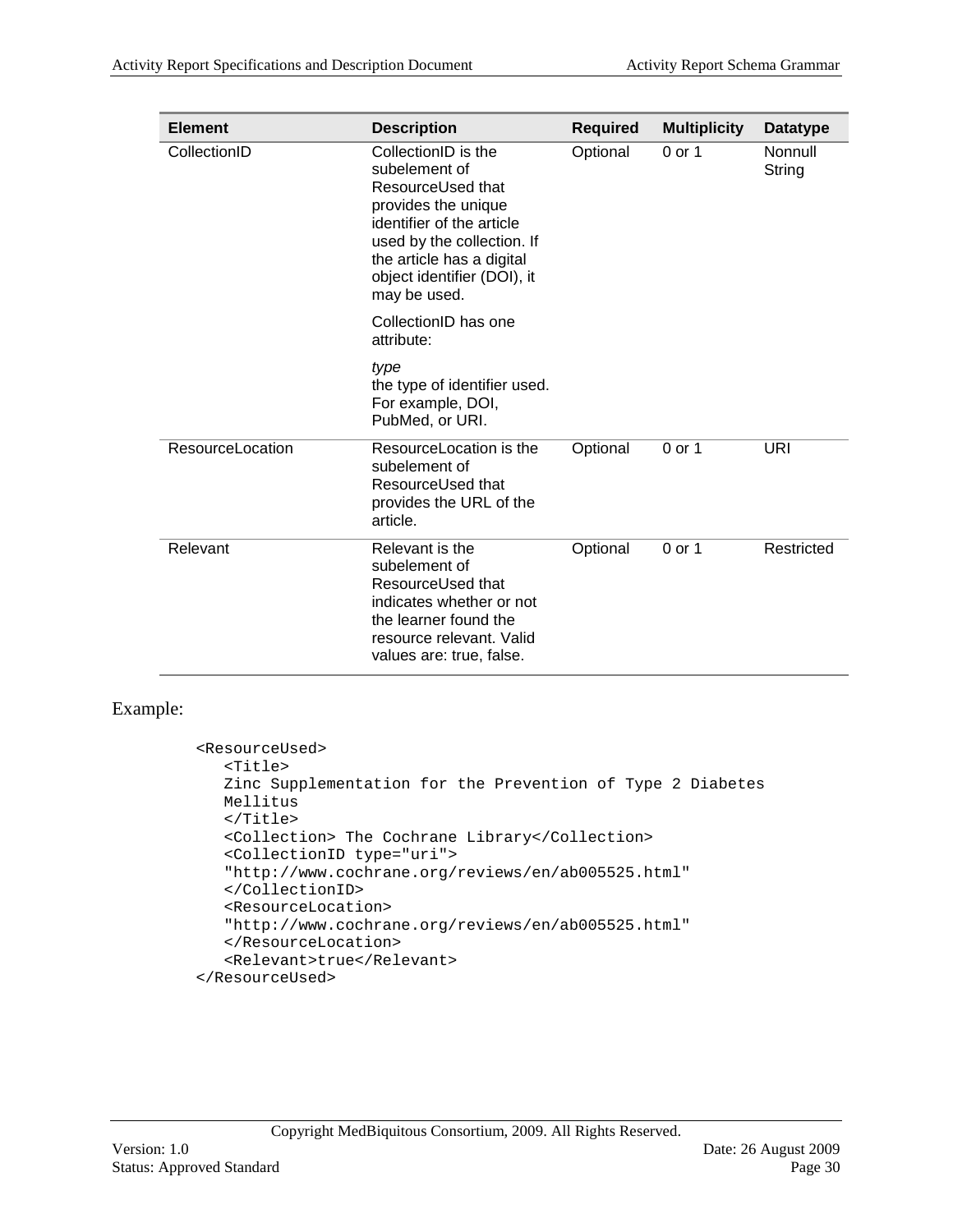### <span id="page-30-0"></span>*6 XtensibleInfo*

The XtensibleInfo element contains sub-elements defined by the organization implementing the schema. It extends the currently defined schema. Elements listed in XtensibleInfo may be candidates for inclusion in a revision of the MedBiquitous Activity Report. We encourage submission of these ideas to the MedBiquitous Activity Report Working Group. The group's home page is located at http://www.medbiq.org/working\_groups/activity\_report/index.html. You can also submit suggestions to [info@medbiq.org.](mailto:info@medbiq.org)

XtensibleInfo is a sub-element of ActivityReport.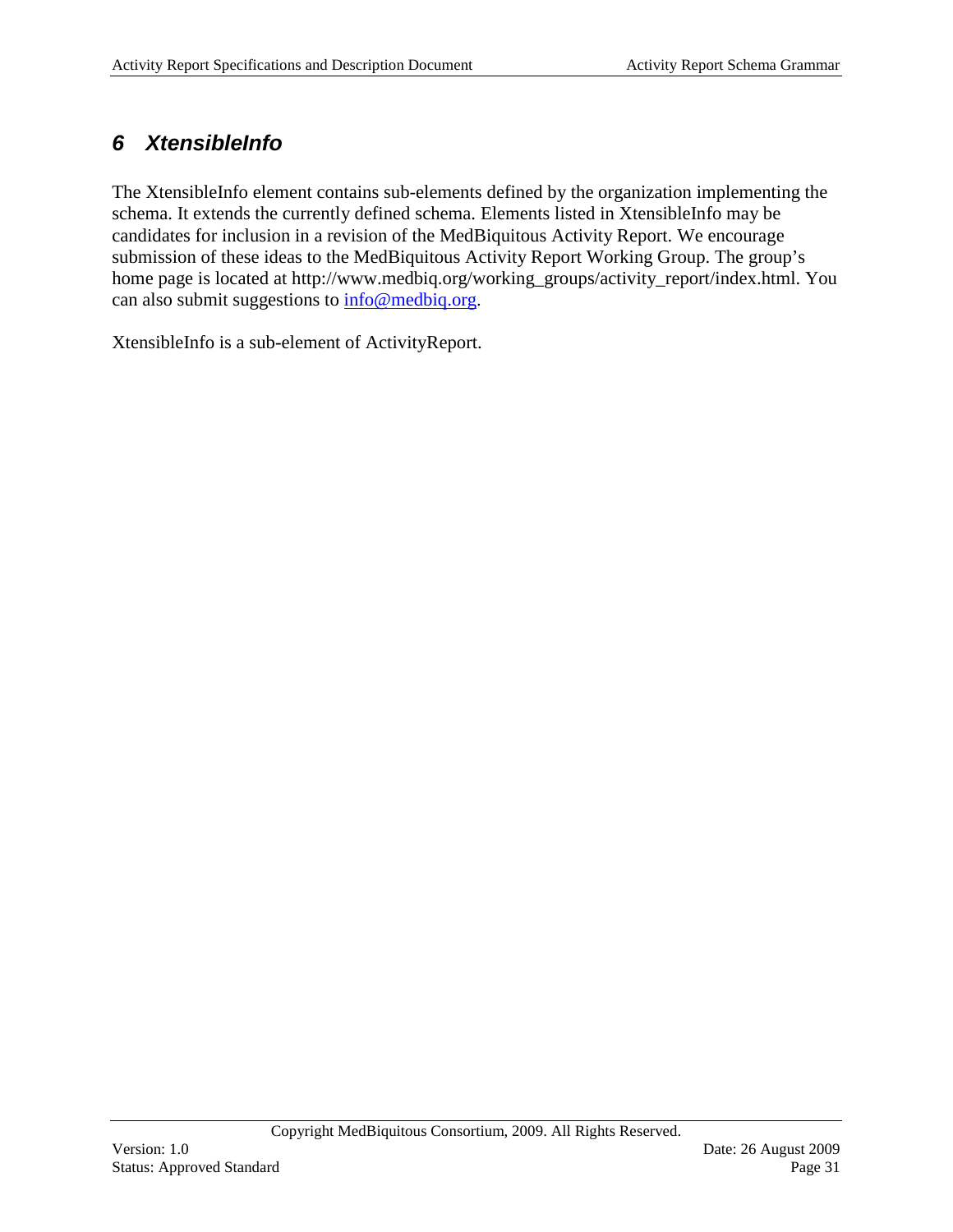## <span id="page-31-0"></span>**Sample XML Document**

```
<?xml version = "1.0" encoding = "UTF-8"?>
<ActivityReports xmlns = "http://ns.medbiq.org/activityreport/v1/" xmlns:xsi 
= "http://www.w3.org/2001/XMLSchema-instance" xmlns:lom = 
"http://ltsc.ieee.org/xsd/LOM" xmlns:m = "http://ns.medbiq.org/member/v1/"
xmlns:n = "http://ns.medbiq.org/name/v1/" xmlns:hx = 
"http://ns.medbiq.org/lom/extend/v1/" xsi:schemaLocation = 
"http://ns.medbiq.org/activityreport/v1/ activityreport.xsd">
   <DateTimeCreated>2006-04-15T00:00:00</DateTimeCreated>
   <ActivityReport>
      <ReportingOrganization>HighWire Press</ReportingOrganization>
      <Member>
         <m:UniqueID domain = "American Academy of Pediatrics">
            654321
         </m:UniqueID>
         <m:Name>
            <n:GivenName>Paul</n:GivenName>
            <n:GivenName>Lawrence</n:GivenName>
            <n:FamilyName>Dunbar</n:FamilyName>
         </m:Name>
      </Member>
      <Activity>
         <ProviderOrganization>
            American Academy of Pediatrics
         </ProviderOrganization>
         <ActivityName>NeoReviews, Volume 7, Issue 4</ActivityName>
         <Module>
            <ModuleName>NeoReviews, Volume 7, Issue 4</ModuleName>
            <Metadata>
               <location>
                  http://neoreviews.aappublications.org/metadata/v7i4.xml
               </location>
            </Metadata>
            <Status>Completed</Status>
            <TimeEngaged>PT3H</TimeEngaged>
            <Results>passed</Results>
            <CreditCertificate>
               <CreditReceived>
                  <hx:accreditingBody>ACCME</hx:accreditingBody>
                  <hx:activityCertification>
                     AAFP Elective
                  </hx:activityCertification>
                  <hx:creditType>CME</hx:creditType>
                  <hx:creditUnit>Credits</hx:creditUnit>
                  <hx:accreditedProvider>
                     American Academy of Pediatrics
                  </hx:accreditedProvider>
                  <hx:releaseDate>2006-04-01</hx:releaseDate>
                  <hx:expirationDate>2007-04-01</hx:expirationDate>
                  <hx:numberOfCredits>3</hx:numberOfCredits>
               </CreditReceived>
               <CreditID>ccid:aap.org:6789012345</CreditID>
            </CreditCertificate>
         </Module>
```

```
Copyright MedBiquitous Consortium, 2009. All Rights Reserved.
```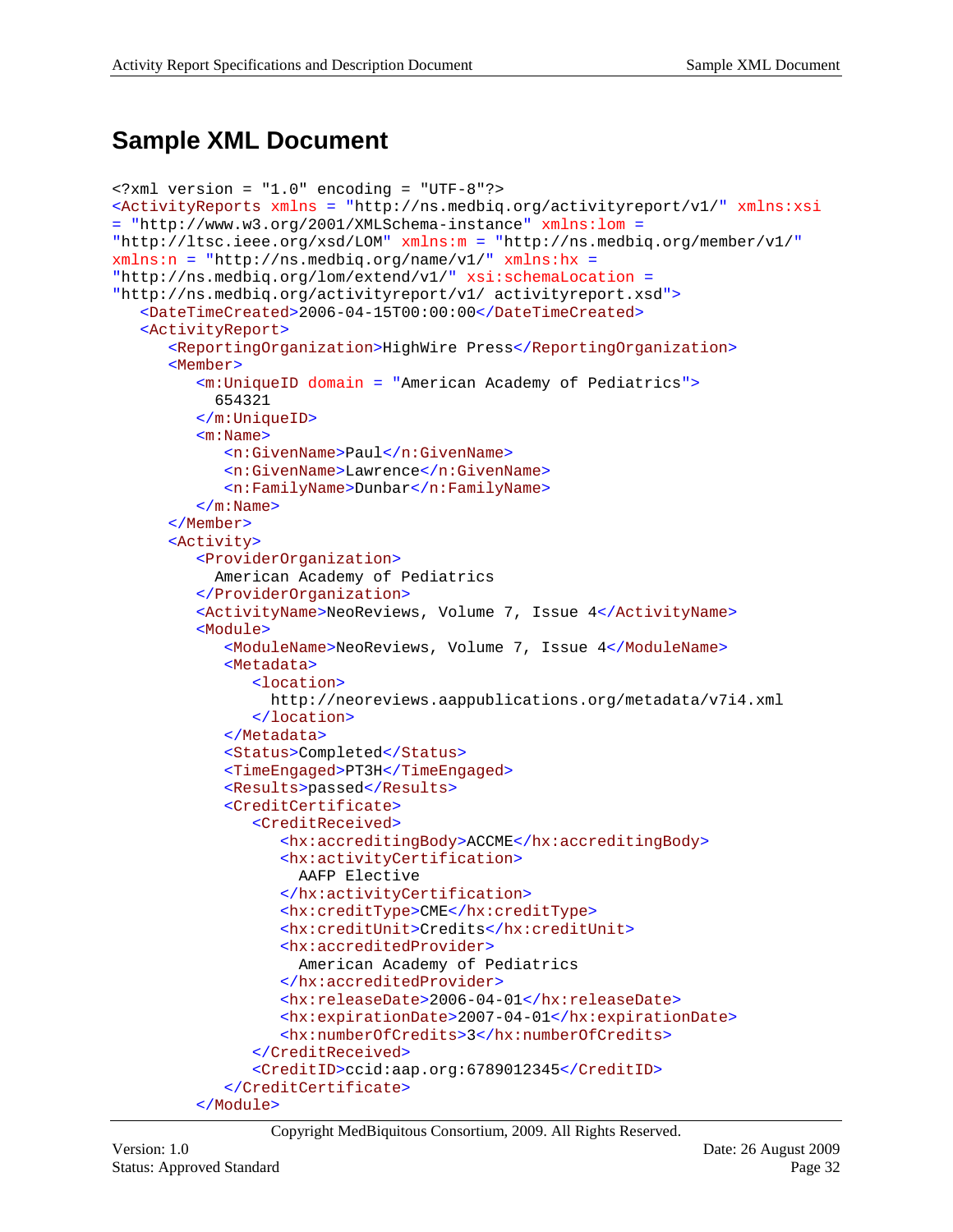#### </Activity> </ActivityReport> </ActivityReports>